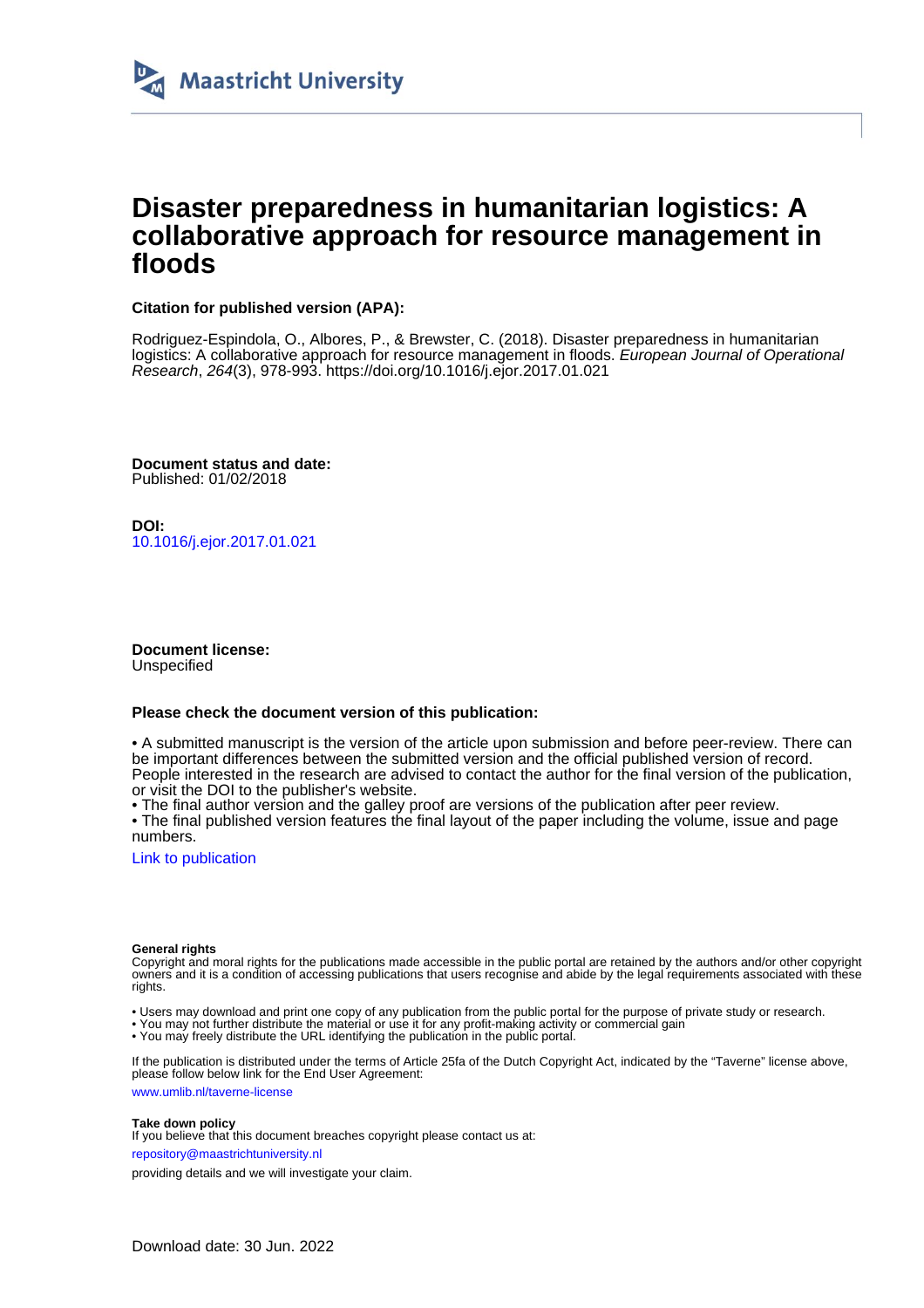## **Disaster preparedness in humanitarian logistics: A collaborative approach for resource management in floods**

Oscar Rodríguez-Espíndola<sup>1\*</sup>, Pavel Albores<sup>1</sup> and Christopher Brewster<sup>2</sup> <sup>1</sup> Aston Business School, Aston University, Birmingham, UK. 2 TNO, Netherlands.

\*Corresponding author. Tel. +44 (0) 121204 3558. E-mail address: o.rodriguezespindola@aston.ac.uk

## **Abstract**

The logistical deployment of resources to provide relief to disaster victims and the appropriate planning of these activities are critical to reduce the suffering caused. Disaster management attracts many organisations working alongside each other and sharing resources to cope with an emergency. Consequently, successful operations rely heavily on the collaboration of different organisations. Despite this, there is little research considering the appropriate management of resources from multiple organisations, and none optimising the number of actors required to avoid shortages or convergence.

This research introduces a disaster preparedness system based on a combination of multi-objective optimisation and geographical information systems to aid multi-organisational decision-making. A cartographic model is used to avoid the selection of floodable facilities, informing a bi-objective optimisation model used to determine the location of emergency facilities, stock prepositioning, resource allocation and relief distribution, along with the number of actors required to perform these activities.

The real conditions of the flood of 2013 in Acapulco, Mexico, provided evidence of the inability of any single organisation to cope with the situation independently. Moreover, data collected showed the unavailability of enough resources to manage a disaster of that magnitude at the time. The results highlighted that the number of government organisations deployed to handle the situation was excessive, leading to high cost without achieving the best possible level of satisfaction. The system proposed showed the potential to achieve better performance in terms of cost and level of service than the approach currently employed by the authorities.

Keywords: Humanitarian logistics, multiple objective programming, OR in disaster relief, disaster preparedness.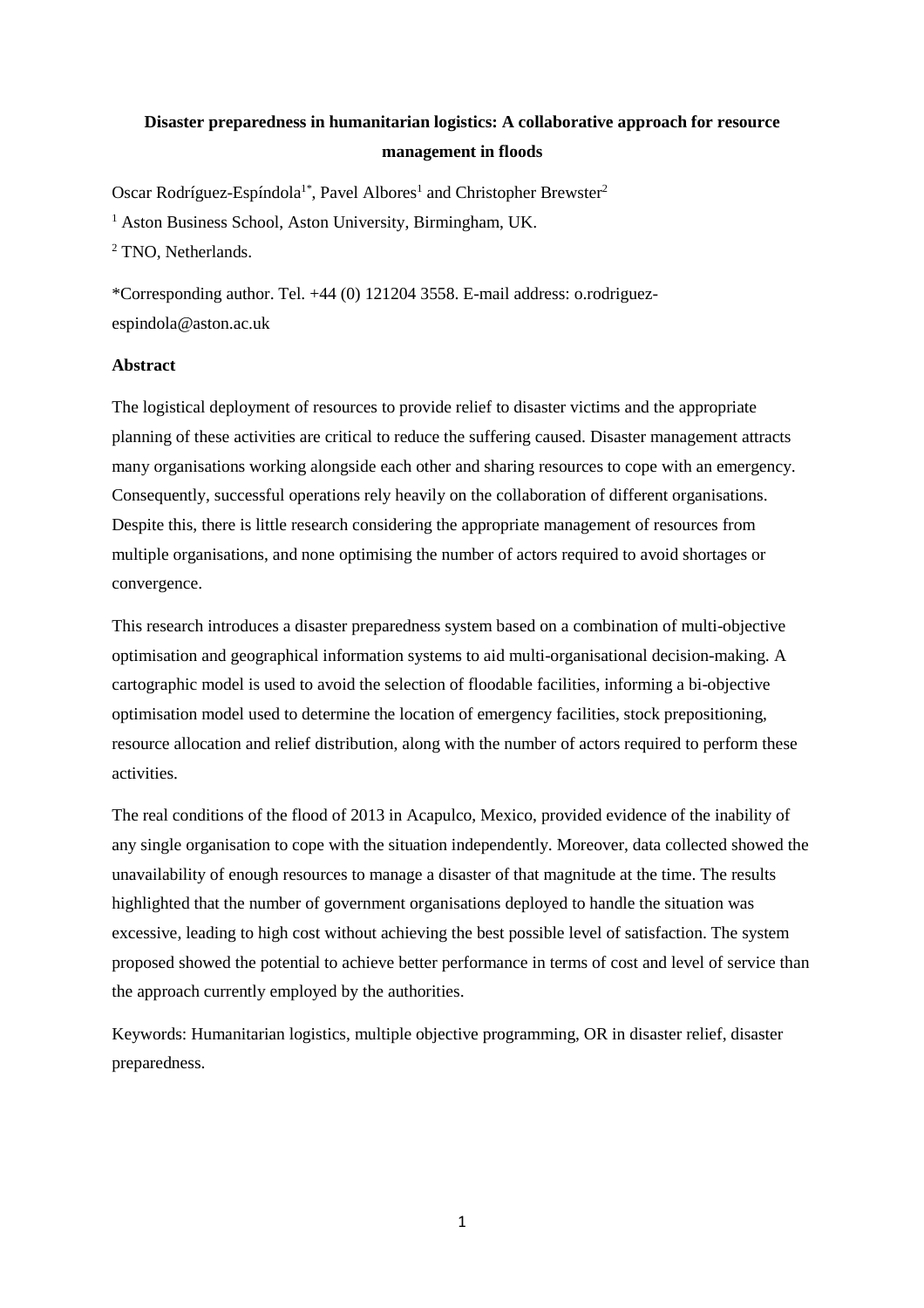### **1 INTRODUCTION**

During September 2013, Mexico was struck simultaneously by hurricane Ingrid from the Atlantic and hurricane Manuel from the Pacific. This situation affected nearly 77% of the territory causing extraordinary rainfall and successive flooding in different areas (Pedrozo-Acuña, Breña-Naranjo, & Domínguez-Mora, 2014). The resulting floods had a major impact in the State of Guerrero. Beyond the estimated damage of 23,441 million pesos (US\$ 1.243 billion), there was a need to shelter around 44,216 people, whilst 105 people were found dead (García, Méndez, Reyes, & Marin, 2015).

Acapulco represented one of the most affected areas in the State. On the evening of September  $15<sup>th</sup>$ , a press release listed the most vulnerable regions of the country to be affected by the forecasted rainfall, among which Acapulco was classified as having high vulnerability and the highest population amongst the endangered areas (CENAPRED, 2014). Authorities declared a state of emergency from 16th September until 26th November 2013, spending around 231.3 million pesos (US\$ 12.26 million) in relief aid (García et al., 2015).

Using freedom of information requests (FOI) to contact different government agencies, a total of twelve participants acknowledged their involvement and made information available about the emergency. From them, ten organisations were identified to have actively participated in logistics activities. These organisations worked alongside each other to provide support for disaster victims under the umbrella of the Civil Protection National system (SINAPROC). However, there was evidence of an absence of appropriate planning, preparation and risk analysis in the region for managing these situations (García et al., 2015).

The aim of this research is to develop a system for emergency preparedness considering the management of resources from different organisations. The system uses a combination of geographical information systems (GIS) and optimisation to determine the location of emergency facilities, the stock prepositioning policy, initial relief distribution, and the allocation of material and human resources. The system is able to identify which organisations are required under the circumstances of the emergency to provide tailored operations and prevent material and human convergence and shortages.

This paper is organised as follows. Section 2 introduces relevant concepts for the analysis, whereas Section 3 describes the main contributions in the literature concerning integrated approaches for disaster preparedness. The description and design of the system proposed is explained on Section 4. Section 5 describes the application of the system to the situation experienced in Acapulco, México, in 2013. The assessment of the model is presented in Section 6, whilst Section 7 discusses the results obtained, and Section 8 introduces the conclusions.

2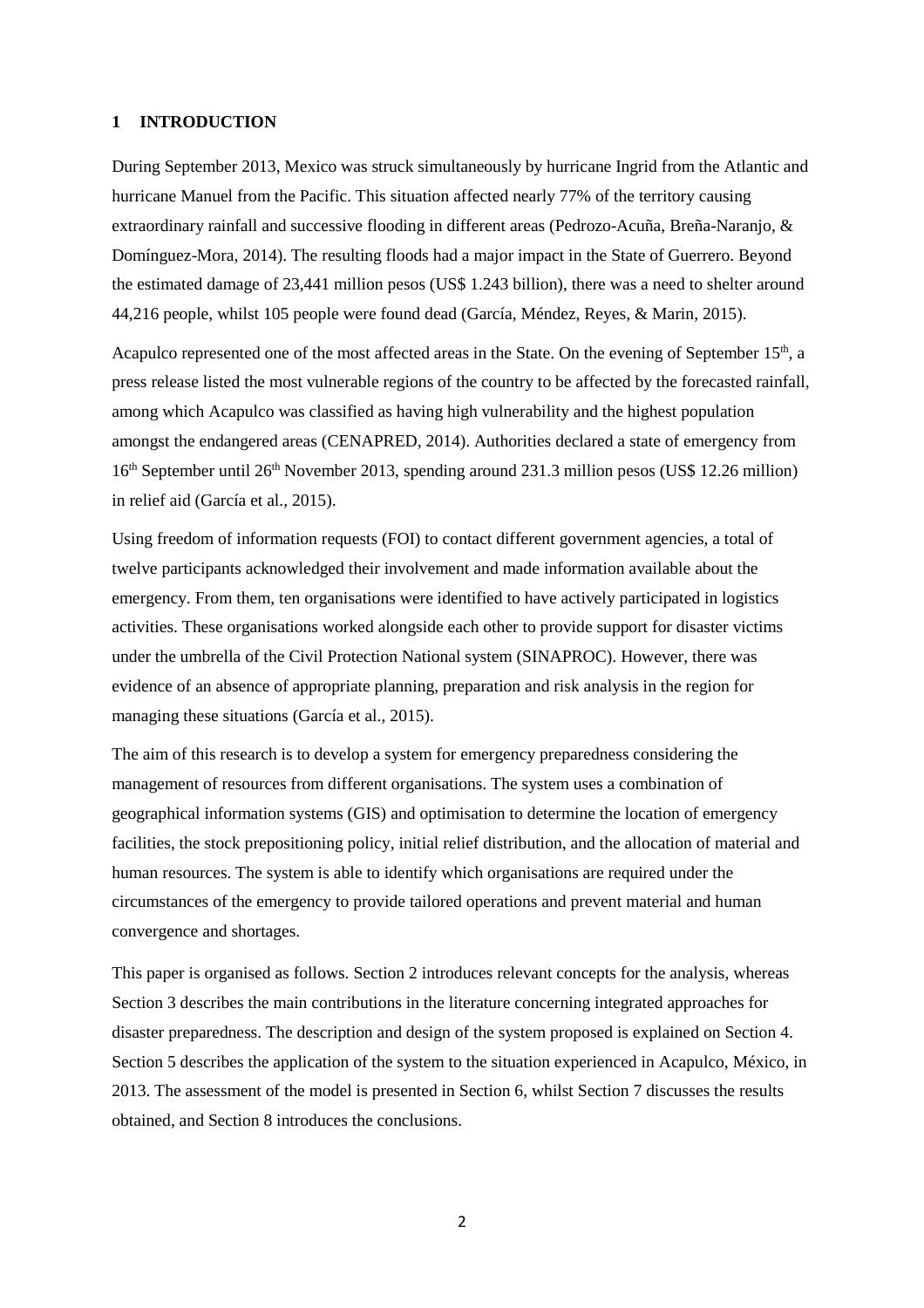#### **2 THEORETICAL FRAMEWORK**

#### **2.1 Flood preparedness**

Disaster preparedness involves the activities undertaken to prepare a community to react when a disaster takes place (Altay & Green, 2006). Adequate preparedness can significantly improve disaster response activities. For instance, in India, a major cyclone in 1977 caused a death toll around 20,000 people. After an early warning system, meteorological radars and emergency plans were established, similar cyclones caused considerably lower death tolls (UNISDR, 2009). Preparedness activities have the potential to enhance response and improve operations as long as the context of the disaster is properly considered, because different types of disasters require different types of response (De Leeuw, Vis, & Jonkman, 2012) given the varying features of each type of hazard.

Hydrological disasters are some of the most frequent and harmful natural disasters (Chang, Tseng, & Chen, 2007). Nevertheless, these disasters allow more time to react (Kunz & Reiner, 2012) because these are more easily predicted and prevented than other disasters, making them suitable for the development of preparedness tools (Chang et al., 2007).

Merz and Blöschl (2003) distinguished five types of floods; long-rain floods, short-rain floods, flash floods, rain-on-snow floods and snowmelt floods. This research focuses on the first two types, given that flash floods create local emergencies with small/moderate rainfall depths (Merz & Blöschl, 2003), whereas the other two types rely on snow conditions which are largely absent in Mexico.

Short-rain floods occur after rainfall of short duration and high intensity, usually saturating part of a local or regional settlement, whereas long-rain floods are caused by several days of low-intensity rainfall exceeding the capacity of the catchment thereby affecting large areas (Merz & Blöschl, 2003).

Geographic features are relevant for long-rain floods and short-rain floods. Hydrological analysis of regions and basins makes it possible to predict floods using return periods (Ward, de Moel, Aerts, & Glade, 2011), forecast floods based on rainfall patterns (Esteves, 2013), and generate mapping tools to estimate water heights and damaged zones (Liebscher, Kirschstein, & Becker, 2012). A tool for flood management can take advantage of these elements using GIS to provide tailored operations.

#### **2.2 Mexican disaster management framework**

Decision-making in disaster situations in Mexico is centralised, with SINAPROC as the coordinating body for disaster activities among different participants. It links to four main branches: executive coordination, technical coordination, technical support and co-responsibility. The Ministry of Interior manages the executive coordination at three government levels (viz. National, State and Municipal). The technical coordination provides counsel for planning, operation and assessment of disaster management activities, whereas technical support organisations provide aid and advice for specific disasters. Co-responsibility organisations provide support along with human and material resources for emergency activities on top of their normal duties (SEGOB, 2006). According to regulations, a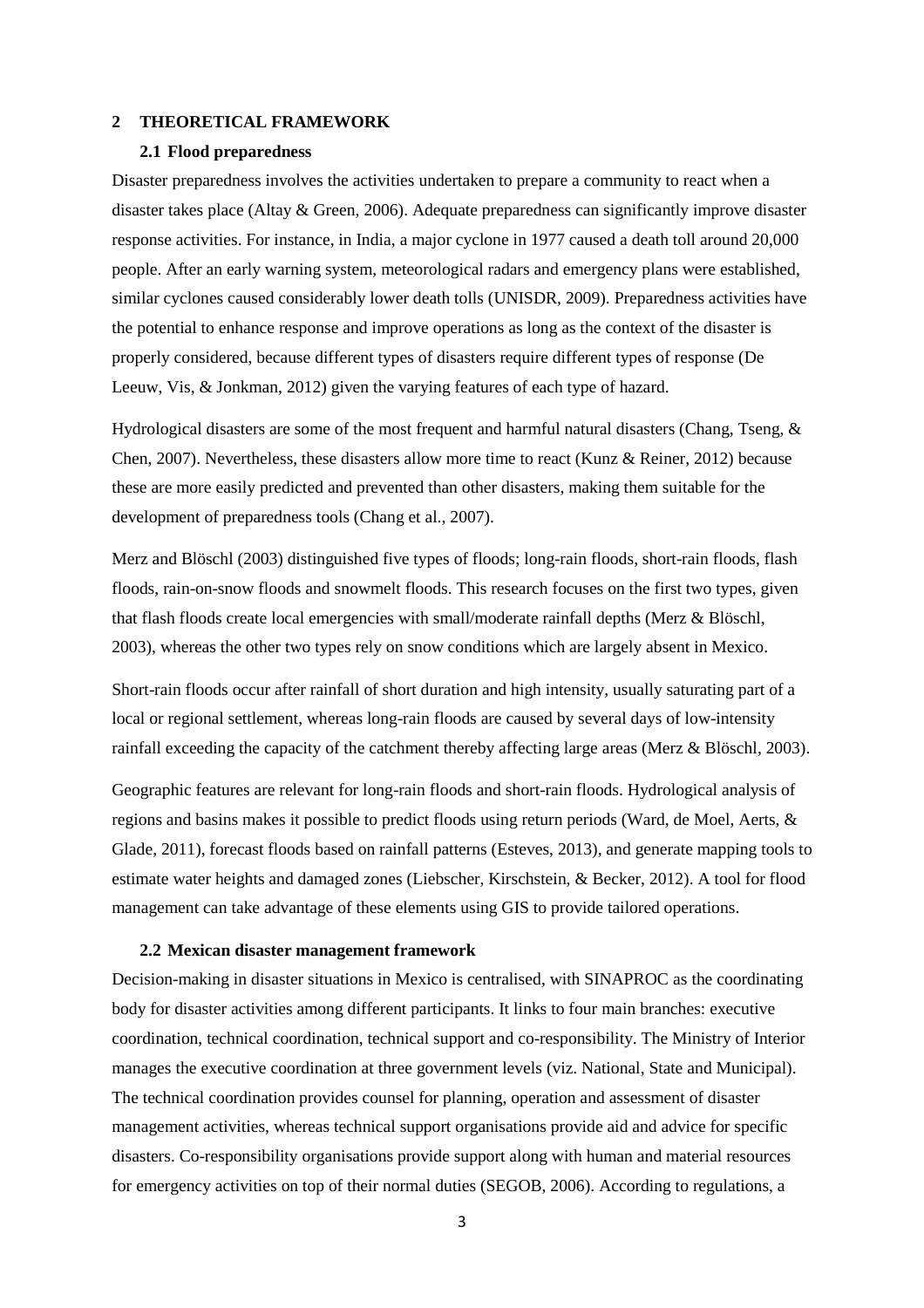total of up to 23 actors are classified as co-responsible for hydro-meteorological disaster events, and they have to be coordinated by SINAPROC to use their resources optimally in order to provide assistance. Evidently, the Mexican system relies on the collaboration of different organisations as a key element for disaster operations.

After a disaster strikes a community the first agency at site should provide aid to the victims, and then local authorities can take over to continue operations. If local authorities can cope with the impact of the disaster they oversee the whole operation, otherwise they have to notify state authorities asking for support. That procedure is repeated until the full resources of SINAPROC are deployed (SEGOB, 2006). The purpose of the process is to use only the resources necessary for each event. However, activating one stratum means activating a large number of agencies, something that can be further improved to make more efficient use of resources.

A clear group of regulations and well-placed financial instruments are evidence of the importance disasters have in Mexican plans. However, Alexander (2015) identified poor performance in some communities. Similarly, problems in logistic activities identified by Santos-Reyes and Beard (2011) after a major flood in Tabasco emphasised the need to strengthen preparedness in the country. Alexander (2015) summarised this, stating "the law lacks the instruments for its application", hinting that the framework for disaster management is there, but the tools required to support it are not.

## **3 LITERATURE REVIEW**

## **3.1 Logistical activities in disaster preparedness**

Caunhye, Nie, and Pokharel (2012) created a framework for emergency logistics including predisaster and post-disaster operations. Before the disaster strikes, evacuation, stock prepositioning and facility location are of vital importance. Initial distribution has also been studied by several other authors (e.g. Chang et al., 2007; Mete & Zabinsky, 2010; Naji-Azimi, Renaud, Ruiz, & Salari, 2012).

Evacuation has been studied independently and combined with facility location, creating a broad body of contributions on the topic (e.g. Bish & Sherali, 2013; Bretschneider & Kimms, 2012; Lu, 2013; Nagarajan, Shaw, & Albores, 2012; Pidd, De Silva, & Eglese, 1996; Saadatseresht, Mansourian, & Taleai, 2009; Yi & Ozdamar, 2007) and it is outside of the scope of this work.

This section introduces articles tackling the synergy between facility location, stock prepositioning and relief distribution. In that category, Campbell and Jones (2011) incorporated risk of facility disruption for one supply point using mathematical equations to determine the optimal stock quantity and the total expected cost associated with deliveries, with an alternative for multiple supply points.

Using chance constraint models, Renkli and Duran (2015) used a scenario-based formulation to minimise the weighted probability of road blockage, whereas Bozorgi-Amiri, Jabalameli, Alinaghian,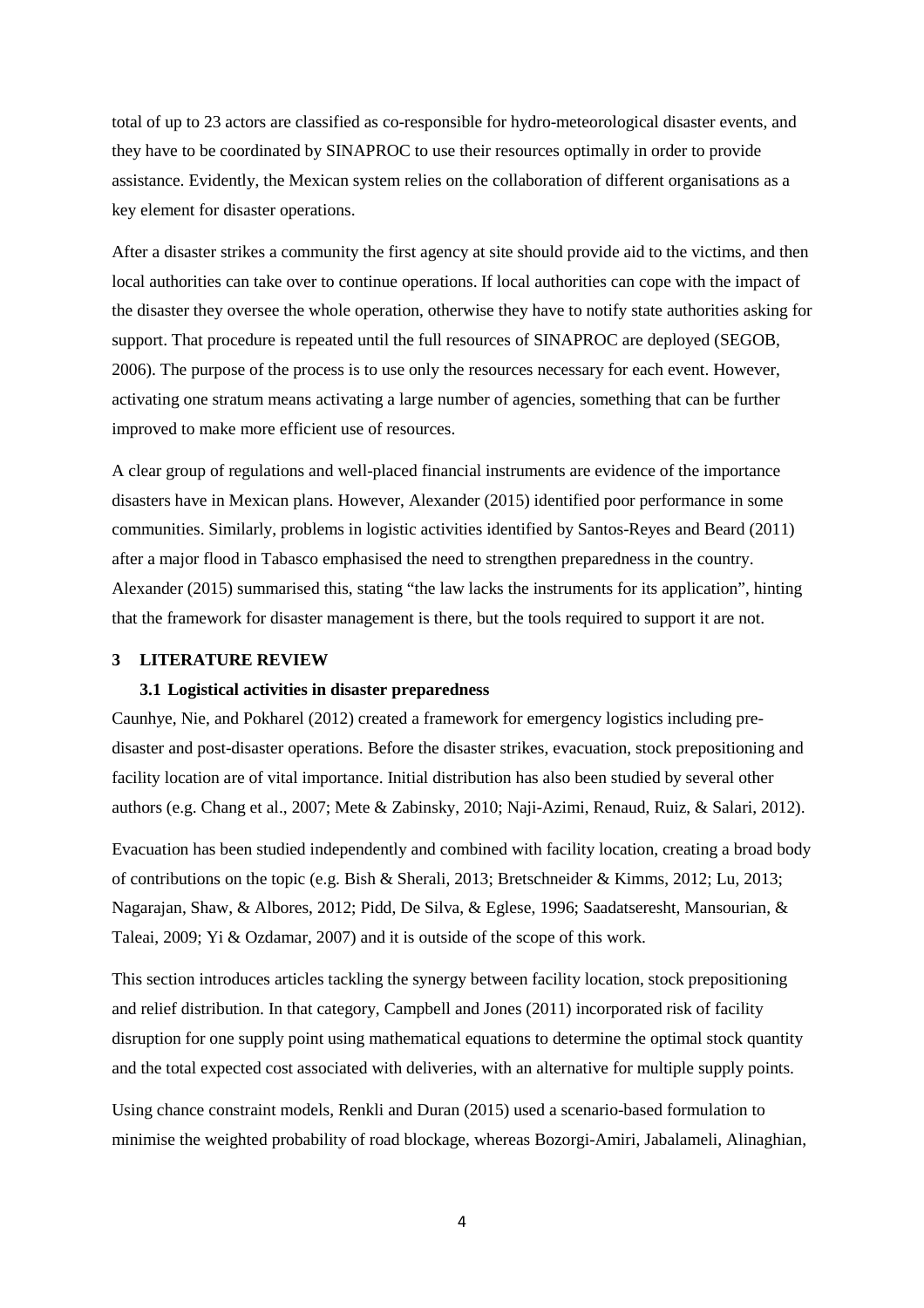and Heydari (2012) combined uncertainty in supply, demand, transportation and procurement to propose a nonlinear model to minimise the sum of the expected cost and its variance.

There are several papers considering two-stage stochastic models with scenario-based approaches. Considering uncertainty in demand, road network and the conditions after the disaster, Salmeron and Apte (2010) provided a formulation aiming to minimise the expected number of casualties and unmet transfers of population. Incorporating the possibility of destruction of relief, Rawls and Turnquist (2010) introduced unmet demand penalties and holding costs for unused material. That was complemented later on with quality of service constraints (Rawls & Turnquist, 2011), the inclusion of a dynamic variant of the model (Rawls & Turnquist, 2012) and the incorporation of a risk measure in total cost (Noyan, 2012). Mete and Zabinsky (2010) designed a model in which the first stage determines the location of warehouses and amount of prepositioned stock by minimising cost, whereas in the second stage a combination between transportation time and unsatisfied demand is minimised to prepare relief distribution. Rennemo, Rø, Hvattum, and Tirado (2014) considered vehicles, the state of the infrastructure and demand as stochastic elements in a dynamic formulation to maximise the combination of demand fulfilment and unused budget. Considering uncertainty in supply, demand and the transportation network, Tofighi, Torabi, and Mansouri (2016) aimed to minimise the cost of stock prepositioning and facility location in the first stage, whereas in the second stage a multi-objective problem focused on relief distribution seeking to minimise total distribution time, the maximum weighted distribution time for critical items, and total cost of unused inventories and unmet demands.

Employing multi-objective optimisation, Abounacer, Rekik, and Renaud (2014) proposed a model looking to minimise transportation time, personnel needed and uncovered demand. Accounting for uncertainty in demand and supply, Bozorgi-Amiri, Jabalameli, and Mirzapour Al-e-Hashem (2011) proposed a two-stage model considering potential destruction of relief. The model minimises the sum of the expected value and variance of the total cost, along with the sum of the maximum shortages. There are studies incorporating GIS in the analysis to manage the uncertainty of the impact of the disaster. Barzinpour and Esmaeili (2014) used the Risk Assessment tool for Diagnosis of Urban Areas against Seismic Disaster for different earthquake scenarios. The information supports a formulation including three objective functions seeking to maximise coverage, minimise location cost and minimise operational cost. Esmaeili and Barzinpour (2014) extended that by considering areas outside of the region. Rodríguez-Espíndola and Gaytán (2015) incorporated a GIS analysis to discard floodable facilities and identify road failures. The model minimises total cost and total distance travelled considering priorities for the most affected areas.

5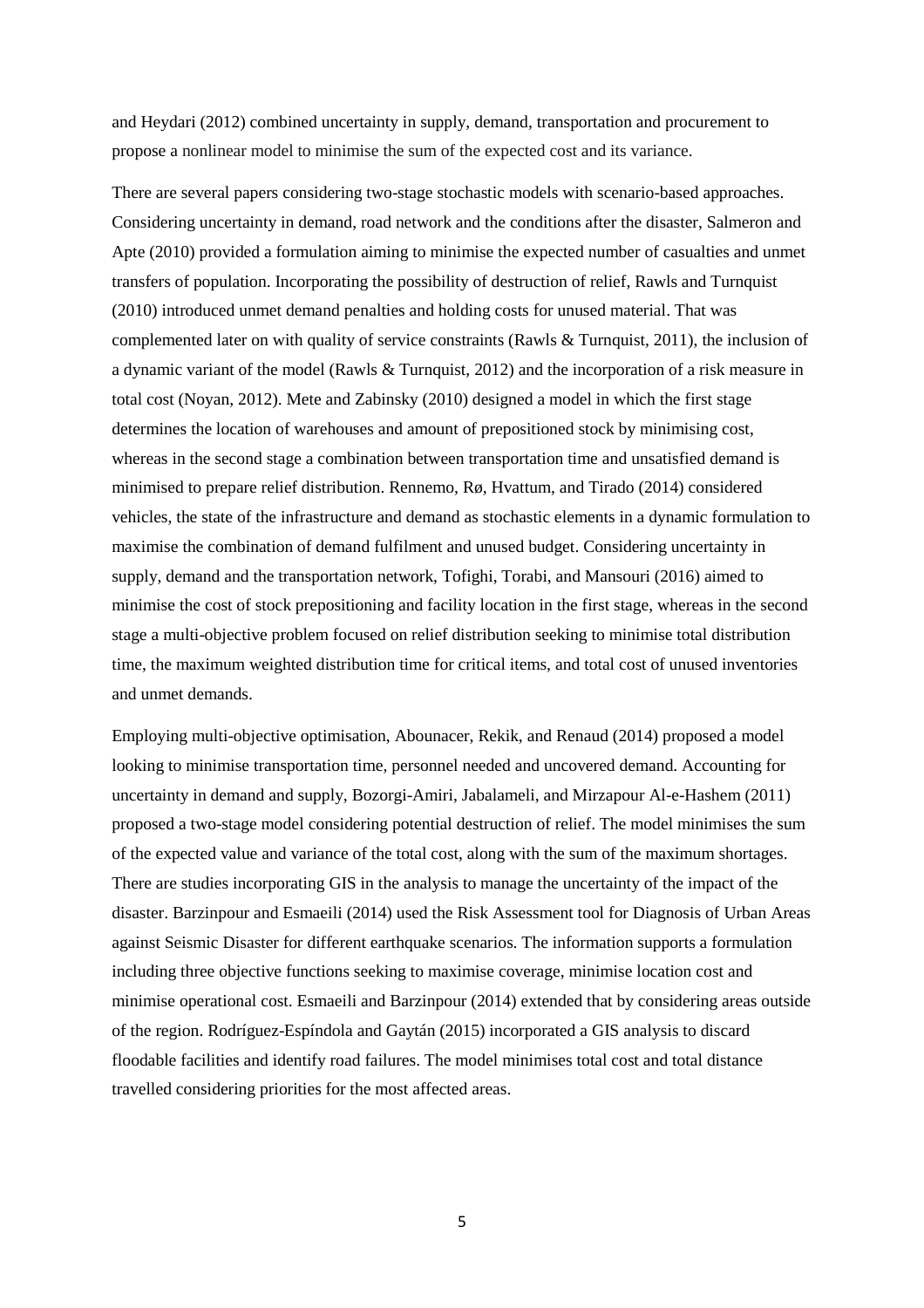### **3.2 Resource management among multiple actors**

After the earthquake in Haiti in 2010, the government and several relief agencies struggled to get the aid to many people. Even with different organisations and expertise on the field, there was an inability to deliver aid because of the lack of trucks (Holguín-Veras, Jaller, & Wachtendorf, 2012). Logistics decisions rely on having the required resources to perform activities efficiently. In largescale disasters, the resources needed are usually provided by the joint participation of different stakeholders (Nolte, Martin, & Boenigk, 2012). Providing guidance for them is not a trivial issue. Currently, however, emergency logistics articles are designed as if there is only one organisation owning all the required resources.

Disaster preparedness plans ought to consider the participation of different organisations to resemble the circumstances in reality and to become enablers for coordination. Coordination is understood as "the cooperation of independent units for the purpose of eliminating fragmentation, gaps in service delivery, and unnecessary (as opposed to strategic) duplication of services" (Gillespie, 1991).

Coordination is a widely known challenge in disaster management (Auf der Heide, 1989). For disaster management, some of the reasons underpinning those challenges are;

- Involvement of several actors (Balcik, Beamon, Krejci, Muramatsu, & Ramirez, 2010).
- Absence of standardization among organisations (Drabek & McEntire, 2003).
- Donor independence (Kovács & Spens, 2009).
- Appearance of self-initiated participants (Drabek & McEntire, 2003).
- Human and material resources from multiple participants and jurisdictions (Auf der Heide, 1989).

As a result, Altay and Green (2006) proposed the development of studies to facilitate coordination among agencies in disaster management. That was supported by Galindo and Batta (2013) calling for researchers to incorporate coordination initiatives into their models.

Recently, Özdamar and Ertem (2015) provided a review of Information Systems solutions to aid coordination such as GIS. Operational Research can also provide support to enable coordination. Resource allocation models allow pooling resources from different participants, which can prove effective for disaster operations (Balcik et al., 2010).

The focus of this research is to enhance coordination through of the use of resources. The variation of labour and material resources makes resource management among different organisations an essential element to satisfy the needs of disaster victims. Managing those resources is challenging because of jurisdictional boundaries, shortages or excess of resources, complications sharing information, and mixed allocation of tasks and resources among different organisations (Auf der Heide, 1989). A system capable of providing a setting for guiding and directing participant organisations in order to satisfy the needs of disaster victims could mitigate the impact of those problems.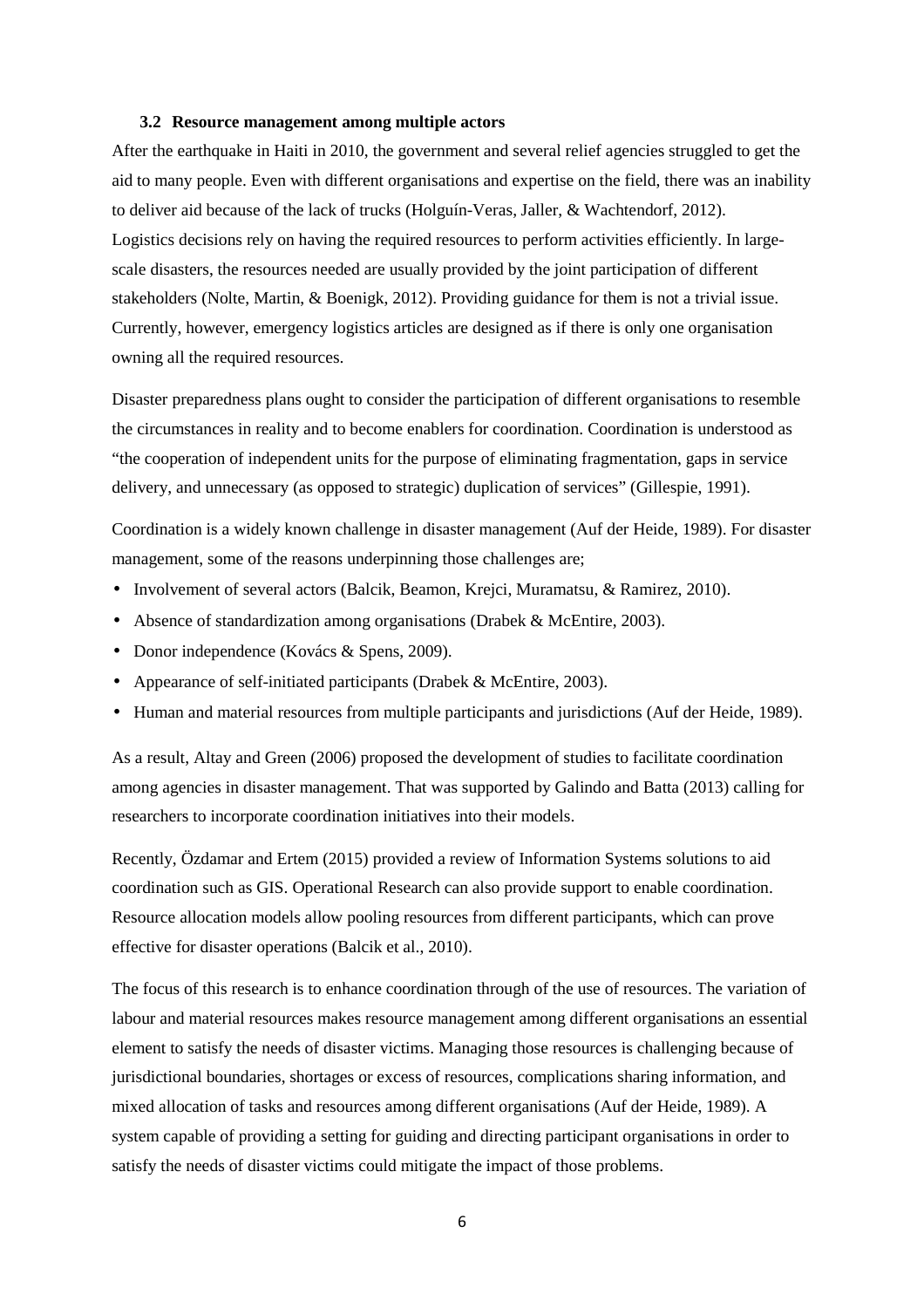Relief items are only one kind of resource required for disaster management. It is important to study the allocation of people, vehicles and equipment as well. There are papers concentrating on the allocation of teams or units (Maya Duque, Dolinskaya, & Sörensen, 2016; Wex, Schryen, Feuerriegel, & Neumann, 2014), volunteers (Falasca & Zobel, 2012), rescue activities (Barbarosoğlu, Özdamar, & Çevik, 2002), and allocation and delivery of equipment (Chen, Peña-Mora, & Ouyang, 2011).

Related to the topics studied in this work, Arora, Raghu, and Vinze (2010) focused on the allocation of medical aid for emergencies considering the coordination between regions, whereas Adıvar and Mert (2010) aimed to coordinate international relief items using fuzzy logic to provide a collectiondistribution plan. Altay (2013) developed a model to allocate response personnel, facilities, supplies and equipment with two alternative objective functions; to minimise deployment time or minimise maximum response time. The model, in addition, minimises simultaneously total deployment time and the total capability deficit for shortages. Edrissi, Poorzahedy, Nassiri, and Nourinejad (2013) developed a system for strengthening structures, retrofitting transportation links and equipping emergency response centres by coordinating different organisations nearby and maximising survival rates. Chang et al. (2007) used vector GIS to determine demand through flooding potential maps. They proposed a stochastic model to determine clusters of demand by minimising the expected shipping distance, and a two-stage stochastic model minimising total cost to determine rescue bases in the first stage, and amount of rescue equipment and transportation plans in the second stage.

Based on the literature analysis, it can be stated that emergency logistics articles often neglect to consider multi-organisational settings. That creates a significant complication for the application of these models in the Mexican disaster management framework. Even among resource allocation models an important consideration is missing. The natural reaction of national governments is to send as many agencies and resources as possible to affected communities. Having more participants involved, however, is no guarantee to get better operations. Excess in material resources can create congestion, bottlenecks and the need to classify useful from useless resources. Similarly, more employees require more resources, increase safety issues (Abounacer et al., 2014), and there is the potential for underused capacity, idle resources and congestion (Wenger, Quarantelli, & Dynes, 1986). A key challenge for the deployment of resources is to determine how many organisations to involve, and perhaps more importantly, which ones are needed.

Currently there are no papers optimising the number of actors involved or disaggregating resources from different agencies for cooperative facilities and operations, which in turn can derive a better use of pooled resources. The system introduced in the next section aims to tackle the gaps identified using the collaboration setting currently in place in Mexico to support operations in the field.

7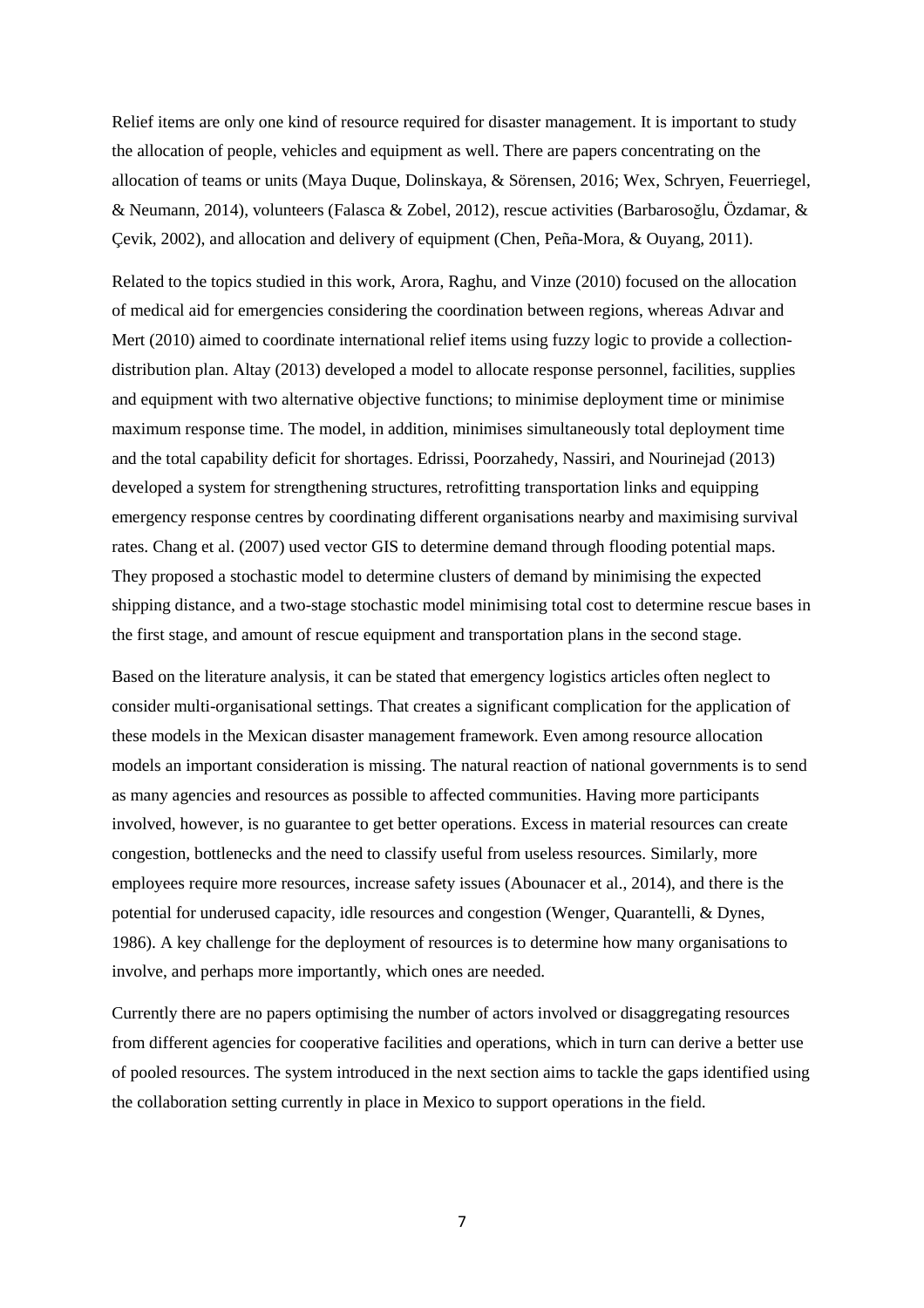## **4 SYSTEM DESIGN**

The system proposed uses a combination of GIS and optimisation. The GIS is used to analyse potential flood situations in order to provide information about the impact of the disaster in the region. The model can handle several participants to identify the optimal combination of organisations and resources necessary to perform logistics activities and satisfy the requirements of the victims.

## **4.1 Geographical Information Systems**

Most articles in the literature are using GIS for data pre-processing, network analysis and data display, although there are several potential contributions of GIS to different disaster management phases  $\overline{O}$  ( $\overline{O}$ zdamar & Ertem, 2015). Unlike earthquakes, in which the damage depends on the epicenter, many floods can be analysed considering the vulnerability of the area and the level of rainfall (Pedrozo-Acuña et al., 2014). Based on that, flood maps can be developed, making GIS relevant for flood management.

For this research, risk and potential damage are incorporated using GIS. Involving geographical factors in the analysis allows to provide more accurate information for the model, increase the level of reliability of the facilities selected, identify demand sources better, recognise the vulnerability per area, and incorporate suitable roads.

Building upon Rodríguez-Espíndola and Gaytán (2015), the approach undertaken here includes vector GIS to locate suitable facilities and perform network analysis; whereas raster GIS is used to consider different scenarios and discard facilities prone to flooding. The three stages are shown on Figure 1.



*Figure 1. Geographical procedure* 

Digitization can be performed using vector software to obtain the layers required. The user can obtain the road network and demand areas from authorities, or draw them using satellite pictures. The level of detail of the maps can affect the analysis, thus it is expected to be revised prior to their use to ensure accuracy. Next, each one of the emergency facilities can be identified using coordinates or addresses. Additionally, assuming one assembly point for evacuation, a central point in each area should be identified so as to calculate distances.

Cartographic modelling uses map algebra to integrate maps of individual characteristics to treat them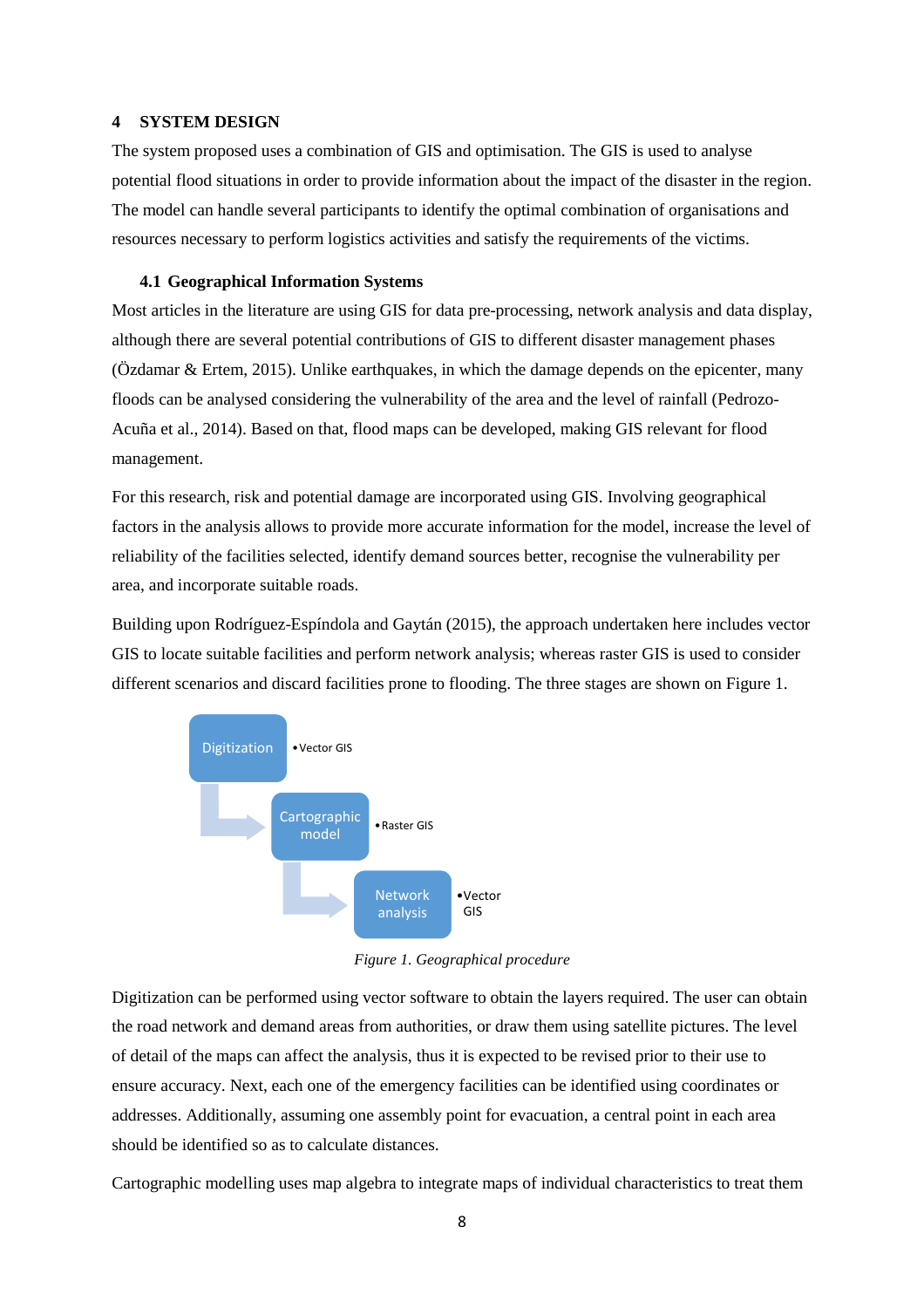as variables that can be combined or transformed through specific functions (Tomlin, 1991). Employing the steps provided by Martin (1993) and map algebra as suggested by Rodríguez-Espíndola and Gaytán (2015), a cartographic model can be implemented in raster software. The parameter used to vary scenarios relies on the *expected* water height, because of weather conditions or a particular phenomenon. The water height used ought to be based on the peak of the event for the solution to provide reliable facilities over the entire situation.

For this analysis, a digital elevation model (image that contains the elevation of each point of the studied area) is needed and it should be carefully selected. The accuracy of the map can be supplied by the provider and it should be tested beforehand to ensure the quality of the solution.

The macro model used to represent the cartographic model can be seen in Figure 2. The overall steps are to introduce the altitude of the area to create a base situation and then add a value for the height of the flood. Then, the "dry" and "flooded" areas are reclassified with a value of 1 and 0, respectively. The *overlay* module is used to discard facilities prone to flooding and assess the damage to demand areas. The results are layers with available shelters, distribution centres and the extent of damage of each demand area for each scenario.

After the flood image is obtained, it can be overlapped with the road network to identify roads affected. As the GIS procedure requires only the layers described and the expected conditions of the flood, the analysis can be repeated under different instances. It can be employed far in advance for planning purposes and to test the operational boundaries of the current policy, or close to the disaster to prepare logistics decisions to cope with the situation. A significant advantage of the GIS is that it considers the real features of the region. The information obtained from the assessment of the flood is considering the possibility of links in a road being flooded and the existence of connecting roads, taking full advantage of the road network. The user can define worse conditions than expected to incorporate a degree of uncertainty in the situation. The purpose is to ensure the suitability of the facilities selected and having a reliable supply of resources.



*Figure 2. Cartographic model*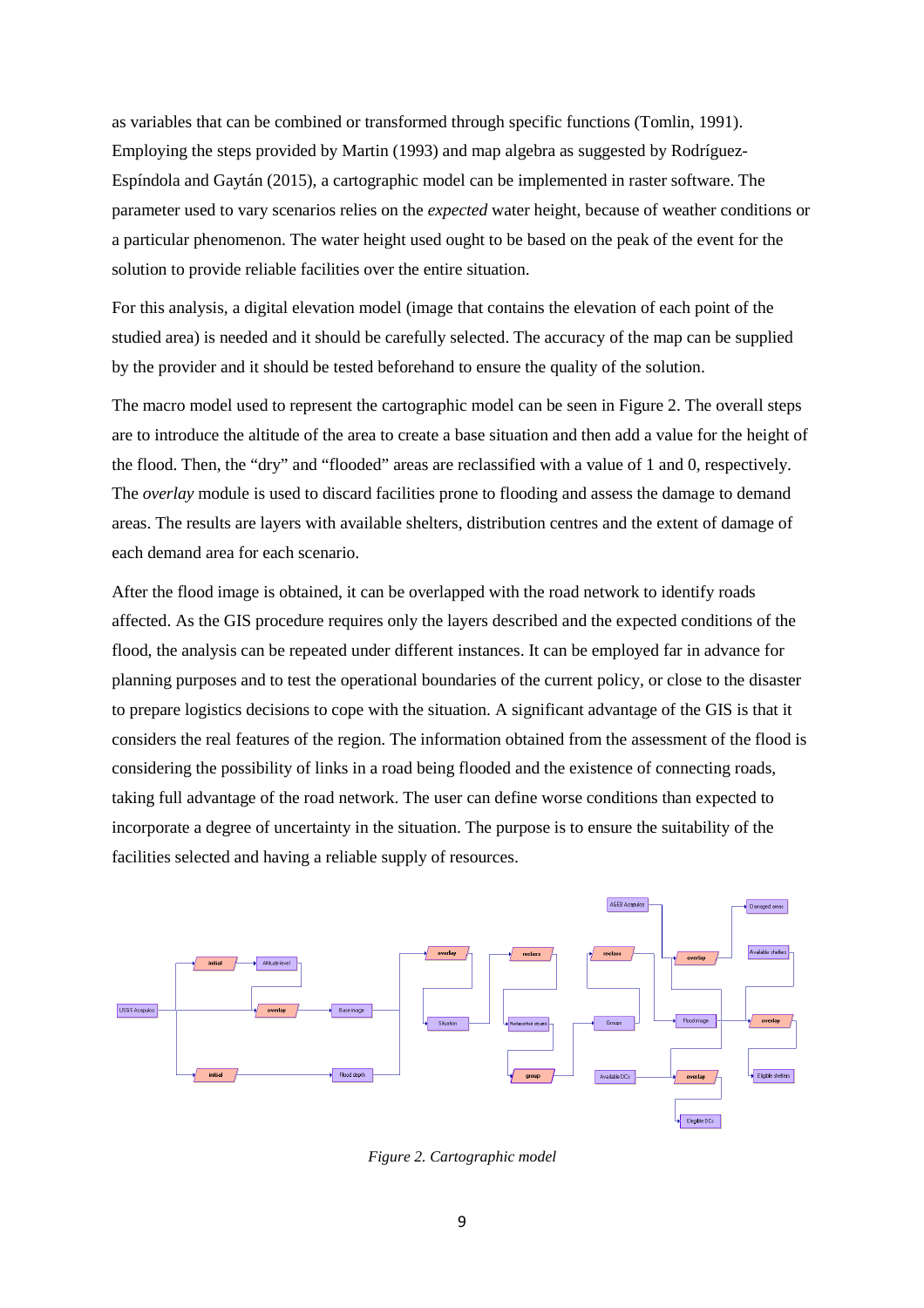Having that information, network analysis can be performed using vector GIS. Considering only surviving roads and facilities, the shortest distance between every pair of nodes can be determined. The shortest road path between facilities can be used for land transportation, whereas Euclidian distances can be obtained for other transportation modes. The results from the geographical procedure are a list of candidate facilities, a matrix of connectivity between facilities along with the distance between them, and a percentage of damage caused by the flood to demand areas.

#### **4.2 Preparedness optimisation model**

This paper introduces a quantitative model based research approach (Bertrand & Fransoo, 2002). Based on the context of the problem, the mathematical model developed is presented in this section.

The use of one performance measure can be inadequate for disaster management (Beamon & Balcik, 2008), even with the development of 'social cost' functions (Huang, Jiang, Yuan, & Zhao, 2015; Sheu, 2014). According to Savas (1978), there are three key performance indicators for public services: efficiency, effectiveness and equity. Cost was selected as a resource-based measure to achieve efficiency (See Beamon & Balcik, 2008). The decision was based on a meeting with Mexican military authorities [National Defence Secretariat (SEDENA), personal communication, March 11, 2010] in which the relevance of cost for the potential selection of a disaster management policy was specified. Also, cost is the most common resource-based performance measure used in the literature.

The second performance measure incorporated in the model, namely fulfillment rate, is adopting the point of view of the victims and seeking effectiveness. Fulfilment rate is based on products and services provided at shelters and it is measured in three dimensions: the fulfilment of relief items, the presence of healthcare personnel for injuries and diseases, and the availability of shelter personnel for security, cooking, social activities, among others.

Equity is included in the model using the performance measure related to fill rate. The formulation is using a min – max objective function, which can be classified as an equality-based method (Huang et al., 2015). The purpose is to minimise the maximum level of unfulfillment among all shelters, thereby balancing the fill rate across them.

The core of the model is to decide the best policy in terms of the resources available. The need to balance efficiency and effectiveness is shared by the organisations involved, complementing each other to achieve the higher benefit for the system. Several experiences show that having too much sometimes can be almost as harmful as not having enough (Auf der Heide, 1989). This model is the first of its kind capable of deciding which organisations are required in the field to avoid shortages or convergence. It is capable of providing tailored operations according to the circumstances to use available resources in an efficient way whilst providing adequate support to disaster victims.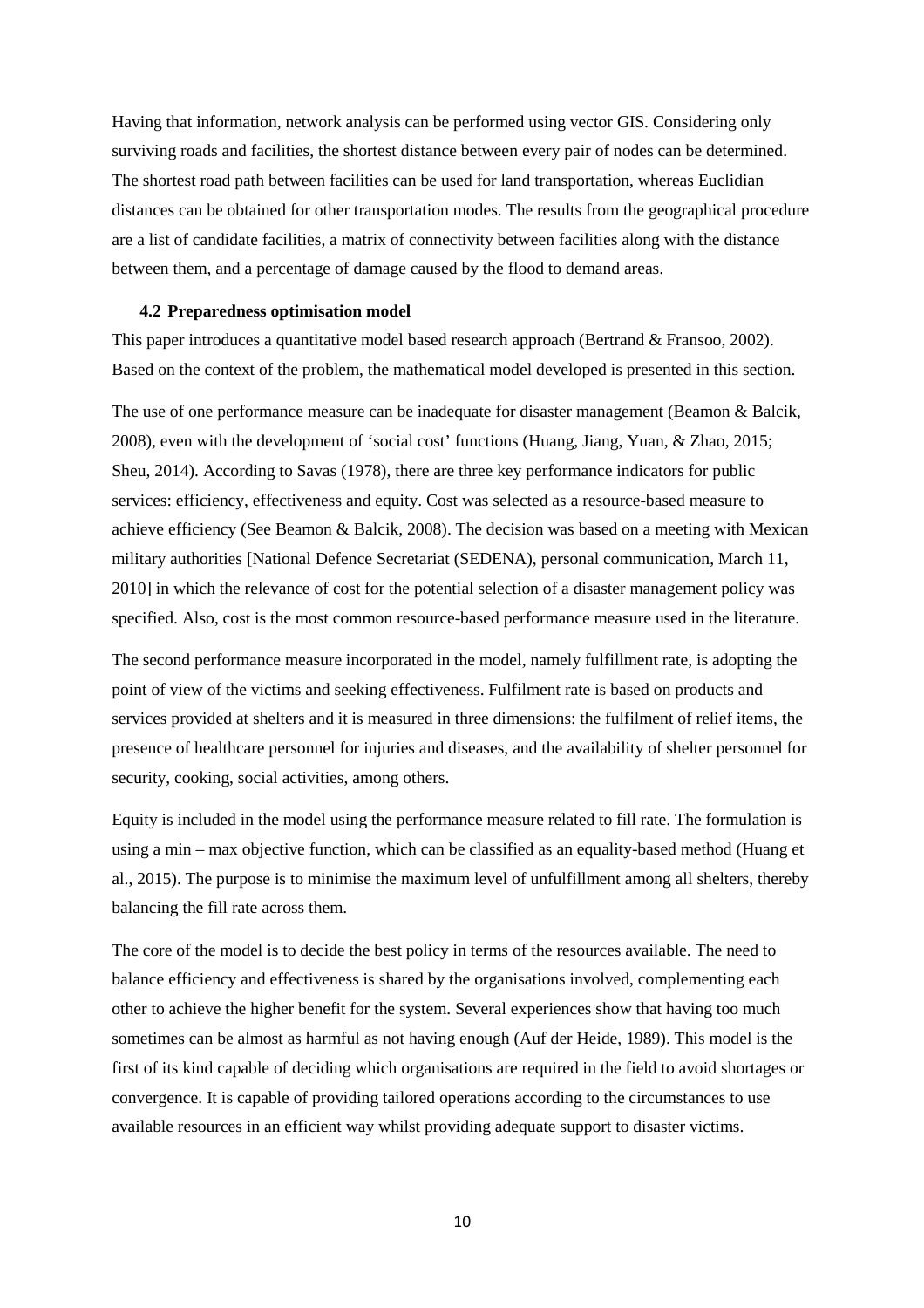Supported by the flood analysis performed using the GIS, the model is able to determine the location of emergency facilities, establish the allocation of resources (material and human) to use for each activity, decide which organisations should be involved according to the event, and perform the allocation of distribution for the initial response phase right after disaster. These decisions are represented on Figure 3.



*Figure 3. Set of decisions determined by the preparedness optimisation model* 

## *4.2.1 Model assumptions and context*

A clear set of assumptions underpinning the model ought to be established in order to limit its scope and have a manageable set of variables. The main assumptions are as follows:

- There is one centralised decision-maker authority with control over the preparedness plan and jurisdiction to coordinate the other organisations involved.
- The organisations considered are available for immediate deployment.
- Information about the available resources from eligible organisations is available and updated.
- Once an organisation is activated all of its resources become available, i.e. there is no partial activation of organisations.
- Transportation costs are only dependent on the fuel spent to perform the delivery. Vehicles are pre-owned by the organisations involved, leaving depreciation aside.
- People are informed prior to an evacuation their allocated shelter and pre-disaster evacuation procedures are in place.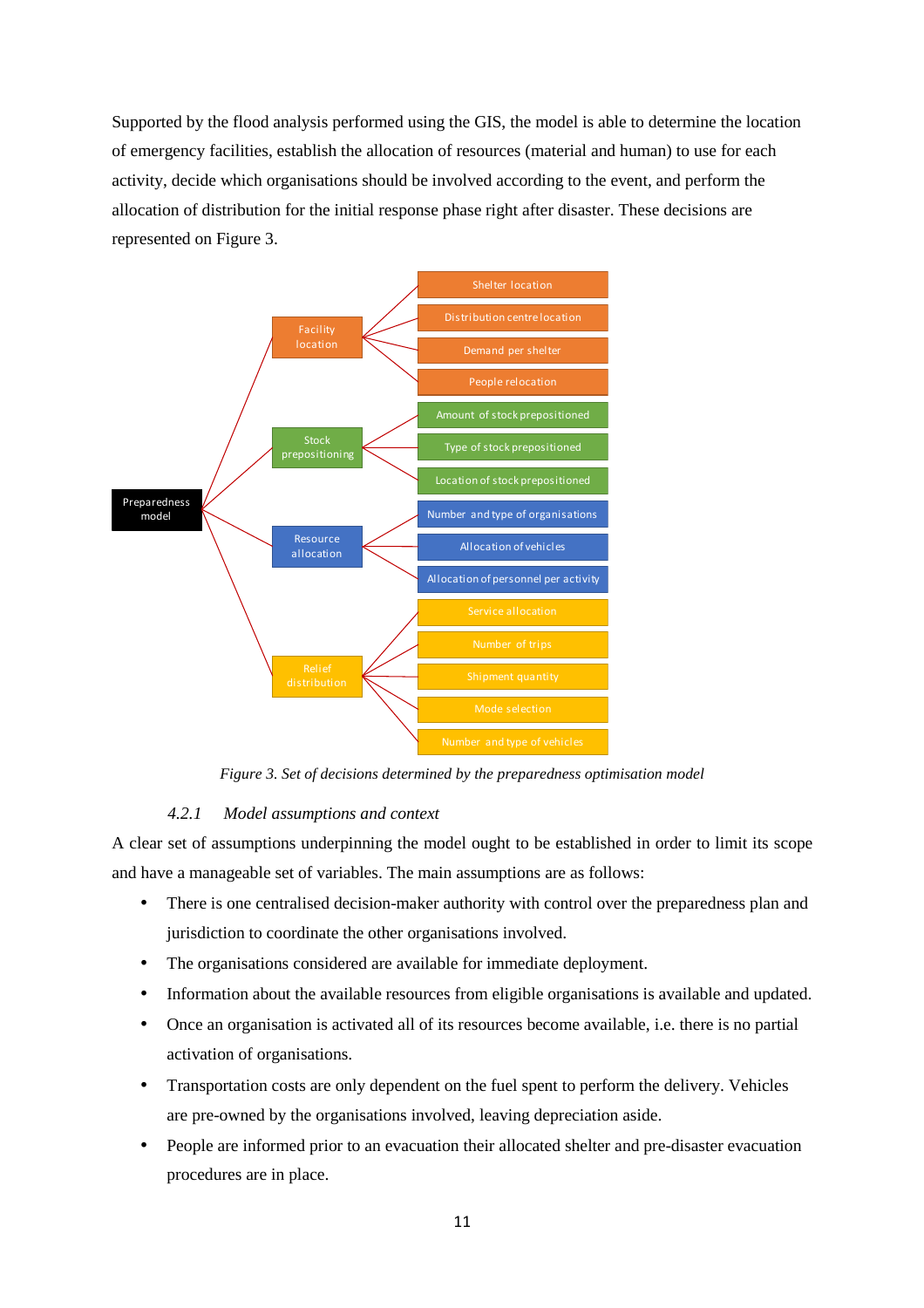• The number of facilities to set-up is based on the resources available along with the features of the disaster, not a pre-defined number determined by authorities.

• Both objectives are relevant for the decision maker with no clear dominance among them. The decision-making authority should work as a coordinator able to guide, instruct and oversee the actions of the organisations during the emergency. This decision-maker can be a leading agency, a council from other organisations, or a government. Despite not owning the resources, it would have the information and capability to guide the operational activities. The reason for the use of a decisionmaker in such fashion is because it is the approach chosen by some organisations including the Mexican government, with the purpose of having a participant looking at the whole situation. That approach makes it possible to identify a way to coordinate the associated organisations in order to satisfy the needs generated by the disaster.

## *4.2.2 Notation and definitions*

The parameters of this model were classified as generic, case-specific and disaster-specific. Casespecific parameters depend on the area of study and disaster policies, disaster-specific parameters rely on the particular situation and the magnitude of the event, and generic parameters are not linked to either one. The variables were classified as intermediate variables and decision variables. The intermediate variables include elements associated with the calculations performed to obtain the values of the decision variables, which are the relevant factors affecting policy. The sets, parameters and variables included in the model are presented as follows:

*Sets* 

| $\mathbf I$                              | Candidate distribution centres, $I = \{1, 2, 3, ,  I \}$                 |
|------------------------------------------|--------------------------------------------------------------------------|
| J                                        | Candidate shelters, $J = \{1, 2, 3, ,  J \}$                             |
| K                                        | Demand areas, $K = \{1, 2, 3, ,  K \}$                                   |
| M                                        | Transportation modes, $M = \{1, 2, 3, ,  M \}$                           |
| N                                        | Products, $N = \{1, 2, 3, ,  N \}$                                       |
| $\Omega$                                 | Organisations, $O = \{1, 2, 3, ,  O \}$                                  |
| Generic parameters                       |                                                                          |
| $\text{VOL}_{\scriptscriptstyle{\sf m}}$ | Volume per product $n\left(\frac{m^3}{\text{product}}, n \in  N \right)$ |

| $WEI_n$ | Weight per product $n \left( \frac{kg}{product} \right), n \in  N $ |  |  |
|---------|---------------------------------------------------------------------|--|--|
|---------|---------------------------------------------------------------------|--|--|

| $F_m$ | Weight vehicle capacity of mode $m\left(\frac{kg}{trip}\right)$ , $m \in  M $ |  |
|-------|-------------------------------------------------------------------------------|--|
|       |                                                                               |  |

 $G_n$  Conversion factor for each product *n*  $\frac{people}{\left(\text{model}\right)}$  $\frac{pe_{\theta}pe_{\theta}}{product}$ ,  $n \in |N|$ 

*Case-specific parameters* 

RPC Space covered per distribution centre employee  $\left(\frac{m^3}{\text{m/s}}\right)$  $\frac{m}{employee}$ )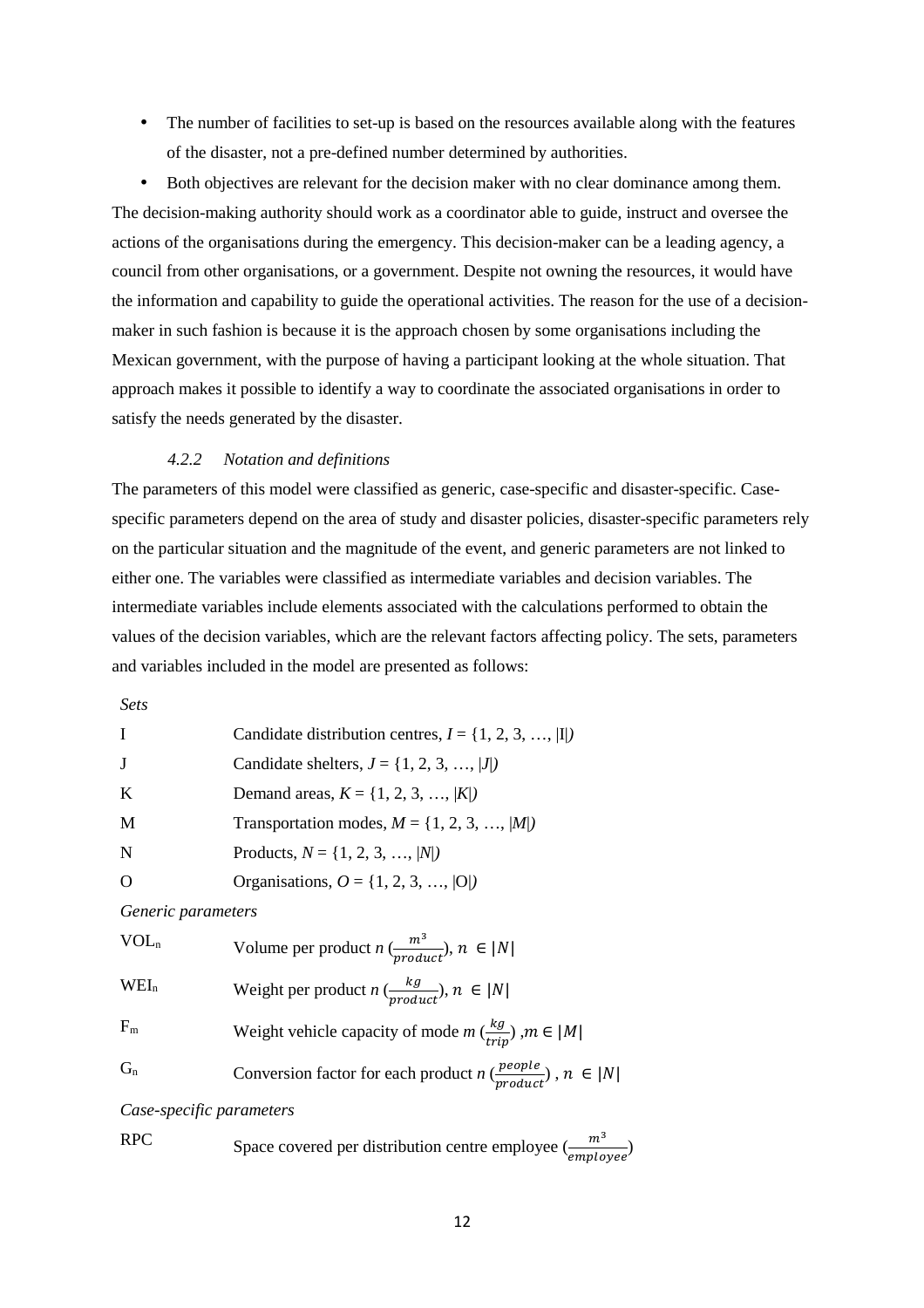| <b>RPS</b>                   | Number of sheltered people covered per shelter employee $\frac{people}{emabove}$                                                 |
|------------------------------|----------------------------------------------------------------------------------------------------------------------------------|
| <b>RPH</b>                   | Number of people covered per healthcare team $\left(\frac{people}{team}\right)$                                                  |
| <b>APDC</b>                  | Percentage of personnel required for partial opening of DCs, $0 \leq APDC \leq 1$                                                |
| CA <sub>i</sub>              | Opening cost per distribution centre $i$ (\$), $i \in  I $                                                                       |
| $CC_j$                       | Opening cost of shelter $j$ (\$), $j \in  J $                                                                                    |
| $CP_n$                       | Procurement cost per product $n\left(\frac{\$}{product}\right), n \in  N $                                                       |
| $C_i$                        | Capacity of shelter <i>j</i> (people), $j \in  J $                                                                               |
| $A_i$                        | Storage capacity of distribution centre $i$ ( $m^3$ ), $i \in  I $                                                               |
| AVD <sub>m</sub>             | Available number of trips per day per mode $m\left(\frac{trips}{vehicle}\right), m \in  M $                                      |
| RDP <sub>m</sub>             | Distribution personnel required per mode $m\left(\frac{employpes}{\text{nothick}}\right)$ , $m \in  M $                          |
| WAGE <sub>o</sub>            | Wages paid for the activation of organisation $o$ (\$), $o \in  O $                                                              |
| PAC <sub>o</sub>             | Usable personnel from organisation $o$ for DC operation (employee), $o \in  O $                                                  |
| PAS <sub>o</sub>             | Usable personnel from organisation $o$ for shelter care (employee), $o \in  O $                                                  |
| PAH <sub>o</sub>             | Available teams from organisation $o$ for healthcare (team), $o \in  O $                                                         |
| PAD <sub>o</sub>             | Available personnel from organisation $o$ for distribution (employee), $o \in  O $                                               |
| TP <sub>o</sub>              | Total operative personnel available per organisation $o$ (employee), $o \in  O $                                                 |
| $IP_{no}$                    | Product inventory of type <i>n</i> from organisation <i>o</i> (products), $n \in  N $ , $o \in  O $                              |
| TV <sub>mo</sub>             | Vehicles available of type <i>m</i> per organisation <i>o</i> (vehicles), $m \in  M $ , $o \in  O $                              |
| Disaster-specific parameters |                                                                                                                                  |
| $TIER_n$                     | Priority of product $n, n \in  N $                                                                                               |
| $EP_k$                       | Population to be sheltered per demand area k (people), $k \in  K $                                                               |
| $\mathbf{CS}_{ijm}$          | Cost of delivering relief from distribution centre <i>i</i> to shelter <i>j</i> by mode $m\left(\frac{s}{triv}\right)$ , $i \in$ |
|                              | $ I , j \in  J , m \in  M $                                                                                                      |
| $CON_{ijm}$                  | Connectivity between distribution centre <i>i</i> and shelter <i>j</i> by mode <i>m</i> , $con_{ijm} \in [0,1]$ ,                |
|                              | $i \in  I , j \in  J , m \in  M $                                                                                                |
| $SA_{ijm}$                   | Service availability for relief distribution from distribution centre $i$ to shelter $j$ by                                      |
|                              | mode <i>m</i> based on coverage, $SA_{ijm} \in [0,1]$ , $i \in  I $ , $j \in  J $ , $m \in  M $                                  |
| $SC_{kj}$                    | Coverage of demand area k by shelter j, $SC_{kj} \in [0,1]$ , $j \in  J $ , $k \in  K $                                          |
| Intermediate variables       |                                                                                                                                  |
| $TRAV_{ijm}$                 | Number of trips deployed from DC $i$ to shelter $j$ by mode $m$ (trips)                                                          |
| $IPD_{in}$                   | Number of products of type $n$ required at shelter $j$ (products)                                                                |
| $DSAT_{jn}$                  | Demand of product $n$ not fulfilled on shelter $j$ (products)                                                                    |
|                              |                                                                                                                                  |

DISP<sub>kj</sub> Number of people to be allocated from demand zone *k* to shelter *j* (people)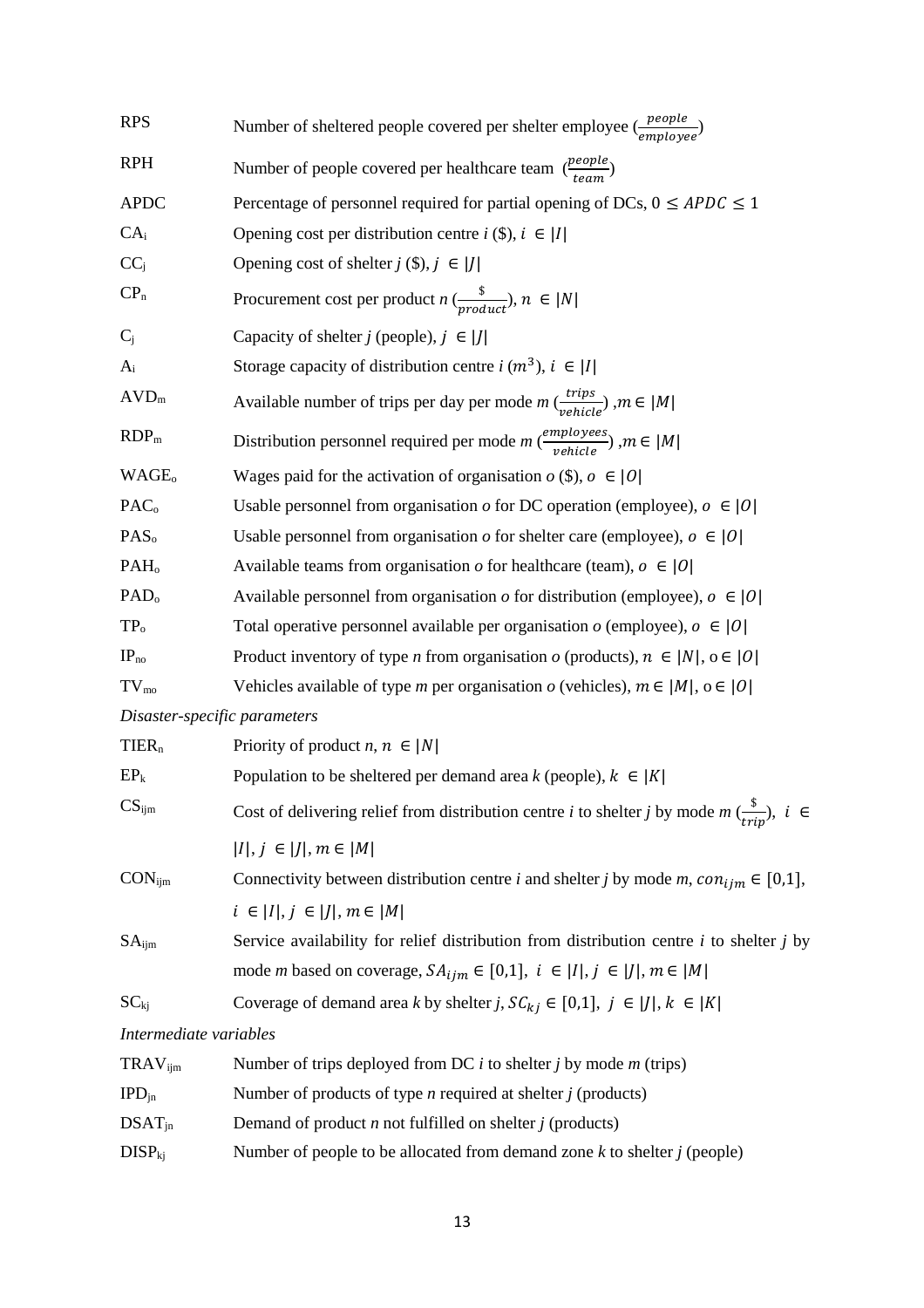| $NVH_i$                | Expected number of people without healthcare at shelter $j$ (people)                        |
|------------------------|---------------------------------------------------------------------------------------------|
| $PVH_i$                | Expected surplus of people covered for healthcare at shelter $j$ (people)                   |
| NVS <sub>i</sub>       | Expected number of people without shelter attention at shelter $j$ (people)                 |
| PVS <sub>i</sub>       | Expected surplus of people covered for shelter attention at shelter $j$ (people)            |
| $MAD_i$                | Maximum number of people with relief shortages at shelter $j$ (people)                      |
| Decision variables     |                                                                                             |
| $X_i$                  | Whether to open distribution centre $i$ or not                                              |
| $Y_i$                  | Whether to open shelter $j$ or not                                                          |
| $W_{o}$                | Whether to activate organisation $\rho$ or not                                              |
| PRE <sub>ino</sub>     | Quantity of stock of product <i>n</i> from agency $o$ to preposition on DC $i$ (products)   |
| $SHIP$ <sub>ijmn</sub> | Amount of relief of type <i>n</i> to send from DC $i$ to shelter $j$ by mode $m$ (products) |
| $PC_{io}$              | Number of personnel from organisation $o$ to allocate to DC $i$ (employee)                  |
| $PS_{10}$              | Number of personnel from organisation $o$ to allocate to shelter $j$ (employee)             |
| PH <sub>io</sub>       | Number of teams from organisation $o$ to allocate to shelter $j$ for healthcare (team)      |
| $PD_{\text{imo}}$      | Number of personnel from organisation $o$ to allocate for distribution to DC $i$            |
|                        | (employee)                                                                                  |
| AV <sub>imo</sub>      | Number of type $m$ vehicles from organisation $o$ to allocate at DC $i$ (vehicles)          |
| $D_i$                  | Number of people to be allocated to shelter $j$ (people)                                    |
| <b>UFR</b>             | Maximum unfulfilled demand (people)                                                         |
| Cost                   | Total cost incurred by the policy $(\$)$                                                    |

This model can be used to analyse a set of different scenarios depending on the circumstances of the flood. Disaster –specific parameters are relevant for sensitivity analysis, and these are affected by the geographical procedure. Specifically, the priority of the product (TIERn) and the number of people to be sheltered  $(EP_k)$  can be used to explore different scenarios and develop managerial insights.

Discussing the personnel required per activity, these parameters can be provided by the organisations based on current practice and guidelines. For the case of Mexico, authorities have values of the number of staff needed per activity to provide support to a determined number of people. Similarly, Mexican authorities have standard units for distribution which can support a number of people for a number of days. For instance, food pantries are designed to provide support for 4 people for 4 days. That information is used by the model to determine the requirements at each facility based on the expected number of people to evacuate per area  $(EP_k)$ .

The expected number of people to evacuate represents a very important parameter for the system. The GIS analysis of different scenarios can provide insights about the potential damage of the area, which combined with demographic information can provide information about vulnerable population under different instances. The advantage of the use of the GIS is because introducing geographical conditions in the process supports the identification of potential sources of demand. After thorough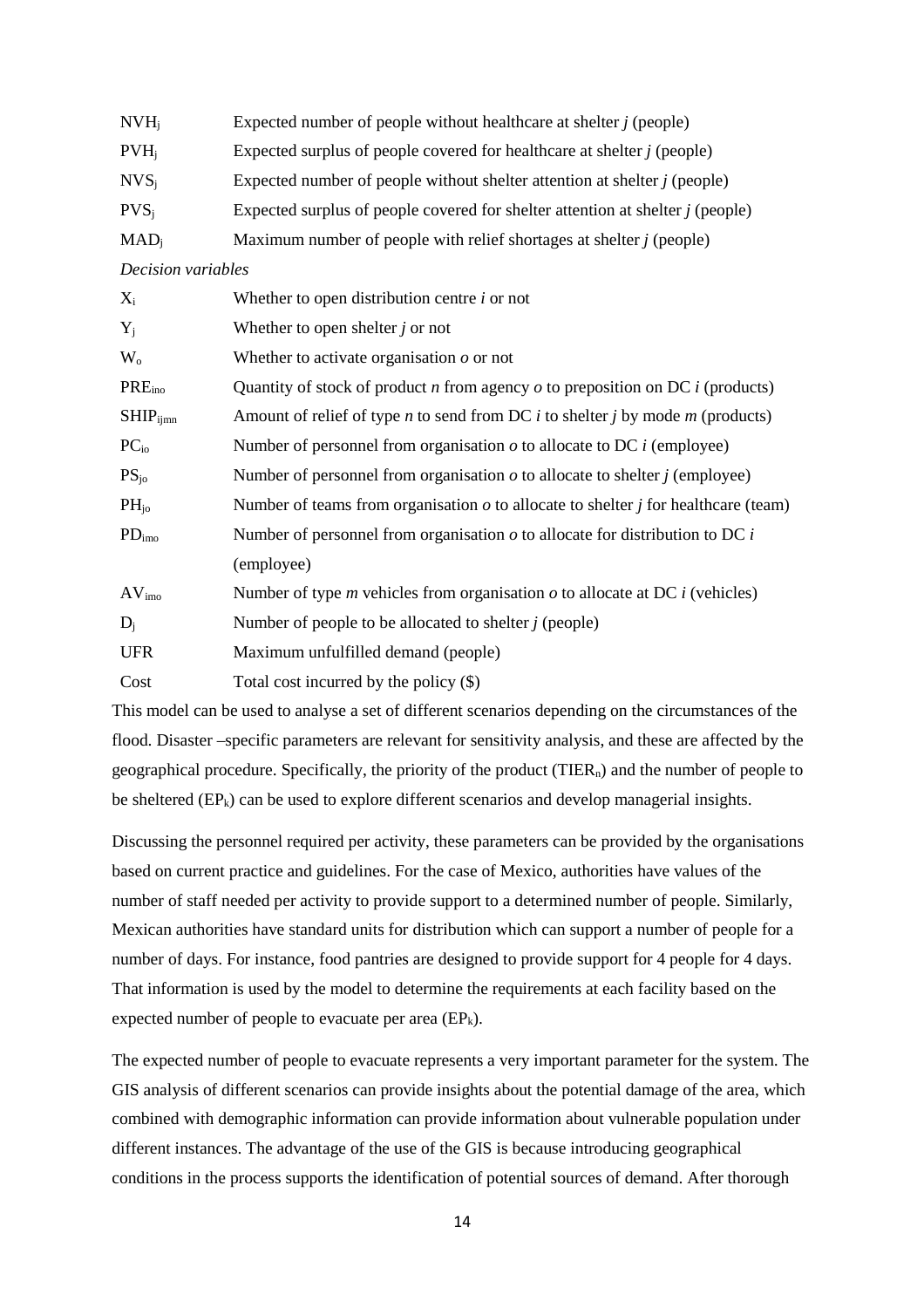analysis using the GIS, the results should be coupled with research in evacuation decisions, historical information, and demand estimation algorithms to determine the number of expected people to serve during the emergency.

#### *4.2.3 Model formulation*

The model designed contains only deterministic variables. Liberatore, Pizarro, de Blas, Ortuño, and Vitoriano (2013) and Alem, Clark, and Moreno (2016) identified the main sources of uncertainty on emergency logistics: demand, demand location, affected areas, supply, and transportation network. For the case of this research, uncertainty in supply is neglected because of the preparedness nature of the model and the prepositioning strategy adopted, not to mention the 'limitless' availability according to Mexican authorities [National Defence Secretariat (SEDENA), personal communication, March 11, 2010]. Demand estimation is outside our scope and it is expected to be determined employing forecasting methods (Sheu, 2014), applying GIS for mapping and assessment (e.g. Kourgialas & Karatzas, 2011), historical data, and/or using research of evacuation decision-making (Lim, Lim Jr, & Piantanakulchai, 2013; Lindell, Kang, & Prater, 2011). The transportation network, demand location and affected areas are evaluated using GIS, and scenario analysis can also be employed to use only safe roads even under the hardest conditions.

In the model, the allocation of people to safe places allows authorities to have an estimation of the demand to be expected at each facility based on the sources of demand determined by the GIS. As part of the preparedness plan, the estimation is expected to be informed to the population and used by authorities to guide evacuation.

An important aspect of the design of the model is the multi-organisational perspective. By including the agencies as a set, data from each individual organisation can be introduced to find the best combination, deciding whether the activation of an organisation is justified or not, and deciding how to use the resources available (people, vehicles, relief items). In this approach, although there is a decision-maker overseeing operations, it only provides guidance and instructions to articulate individual organisations carrying out their own activities. For instance, if there are governmental agencies for food security, medicines, social security and family services, the model can instruct each one of them where to allocate their individual efforts to build upon the larger task to satisfy demand. Hence, resource allocation and the participation of individual organisations are incorporated in the model, with clear directives and taking advantage of the resources from each participant. Other models could not provide that guidance based on the overlapping resources of each agency.

The approach proposed here includes only necessary organisations (preventing overcrowding) and enables collaboration through the allocation of tasks to each actor. Existing models considering one participant encourage activating every agency available (because of the combination of resources), leaving task and resource allocation to other decision mechanisms. The formulation presented here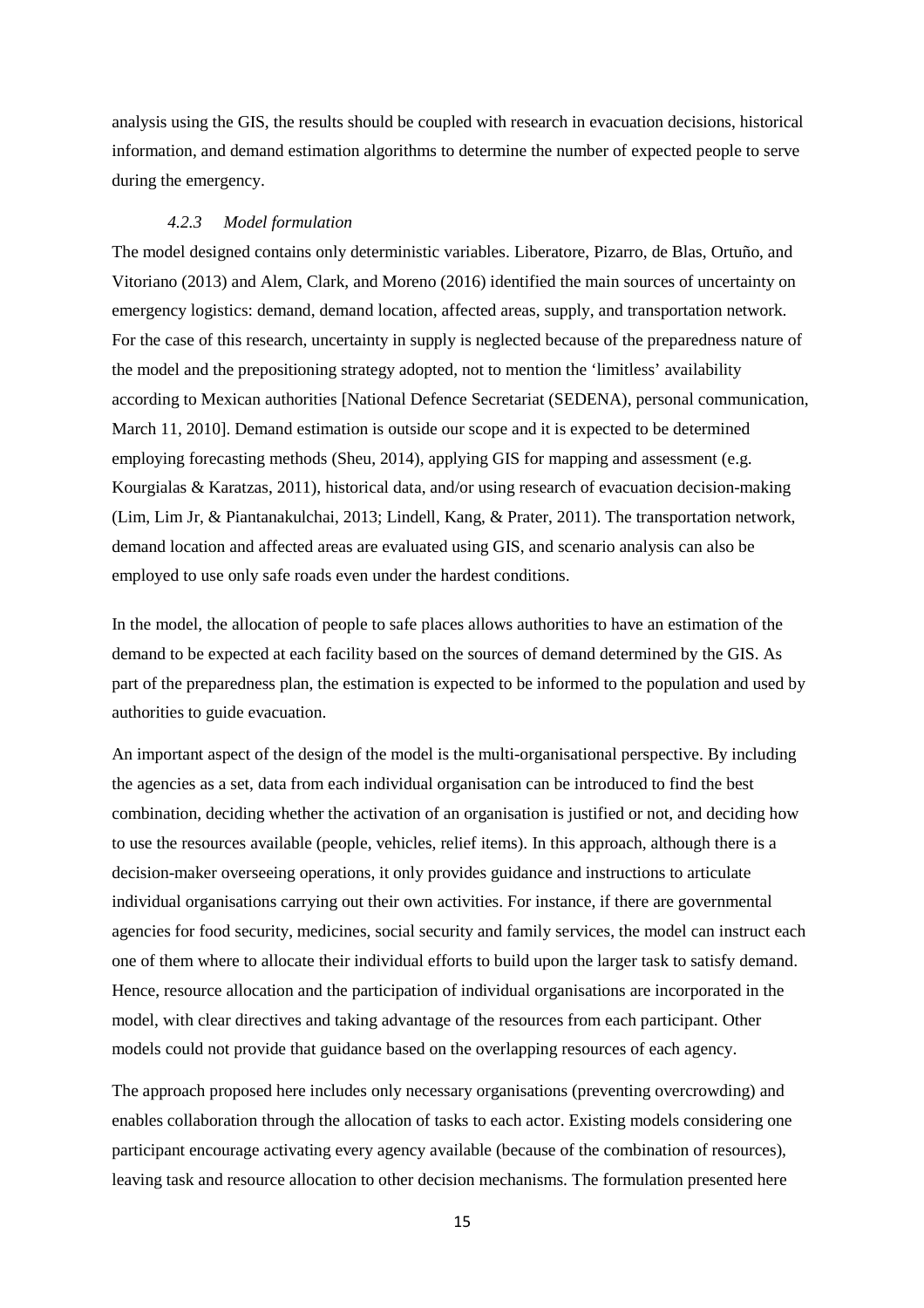allows more flexibility for planning and preparedness as it activates organisations depending on the circumstances. The model is structured as follows:

Min COST = 
$$
\sum_i CA_i * X_i + \sum_j CC_j * Y_j + \sum_o WAGE_o * W_o + \sum_i \sum_n C_n * PRE_{ino} + \sum_i \sum_j \sum_m CS_{ijm} * TRAV_{ijm}
$$
 (1)

$$
Min \, UFR = \frac{max}{j \in J} \left( \frac{(MAD_j + NVH_j + NVS_j)}{3 * C_j} \right) \tag{2}
$$

*s.t* 

$$
D_j = \sum_k DISP_{kj} \tag{3}
$$

$$
EP_k = \sum_j DISP_{kj} * SC_{kj} \qquad \qquad \forall k \tag{4}
$$

$$
IPD_{jn} * G_n \ge D_j \tag{5}
$$

$$
DSAT_{jn} = IPD_{jn} - \sum_{i} \sum_{m} SHIP_{ijmn} \qquad \qquad \forall j, n \qquad (6)
$$

$$
MAD_j \ge \frac{\sum_n DSAT_{jn} * G_n * TIER_n}{\sum_n TIER_n} \tag{7}
$$

$$
D_j \le C_j * Y_j \tag{8}
$$

$$
\sum_{n} \sum_{o} PRE_{ino} * VOL_n \le A_i * X_i
$$
  $\forall i$  (9)

$$
\sum_{i} PRE_{ino} \le IP_{no} * W_o \tag{10}
$$

$$
\sum_{j} \sum_{m} SHIP_{ijmn} \le \sum_{o} PRE_{ino} \qquad \qquad \forall i, n \tag{11}
$$

$$
APDC * A_i * X_i \le \sum_o (PC_{io} * RPC) \qquad \qquad \forall i \tag{12}
$$

$$
D_j = \sum_o (PH_{jo} * RPH) + NVH_j - PVH_j
$$
 (13)

$$
D_j = \sum_o (PS_{jo} * RPS) + NVS_j - PVS_j
$$
 (14)

$$
\sum_{i} PC_{io} \le PAC_o * W_O \tag{15}
$$

$$
\sum_{j} PS_{jo} \le PAS_o * W_o \tag{16}
$$

$$
\sum_{j} PH_{jo} \leq PAH_o * W_o \tag{17}
$$

$$
\sum_{i} \sum_{m} PD_{imo} \leq PAD_{o} * W_{o} \qquad \qquad \forall o \qquad (18)
$$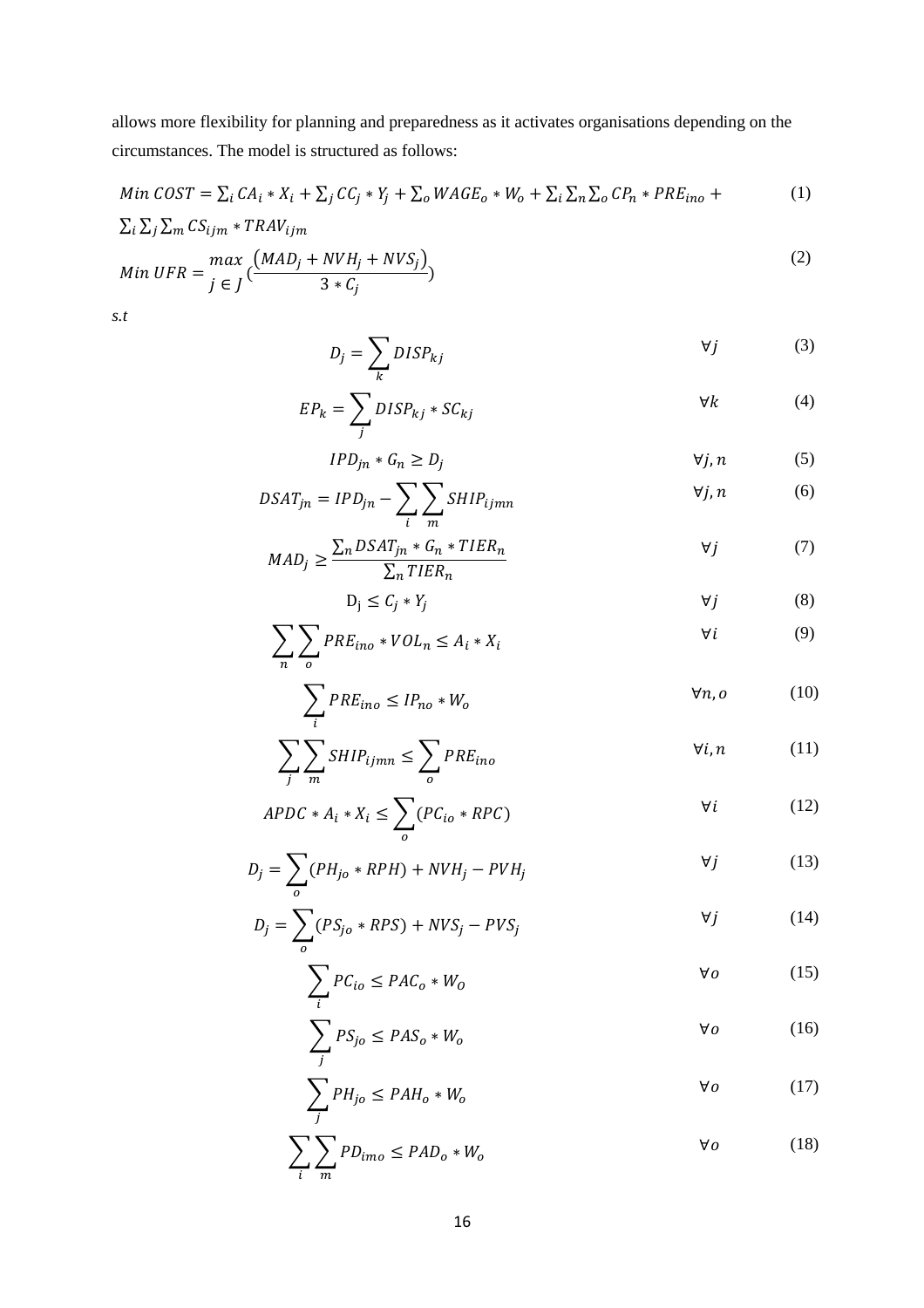$$
\sum_{i} PC_{io} + \sum_{j} PS_{jo} + \sum_{j} PH_{jo} + \sum_{i} \sum_{m} PD_{imo} \le TP_o * W_o
$$

$$
\sum_{n} SHIP_{ijmn} * WEI_n \le F_m * TRAV_{ijm} * CON_{ijm} * SA_{ijm} \qquad \forall i, j, m \qquad (20)
$$

$$
\sum_{j} TRAV_{ijm} \le \sum_{o} AV_{imo} * AVD_m \qquad \forall i, m \qquad (21)
$$

$$
AV_{imo} \le \frac{PD_{imo}}{RDP_m} \tag{22}
$$

$$
\sum_{i} AV_{imo} \le TV_{mo} * W_o \qquad \forall m, o \qquad (23)
$$

 $X_i, Y_j, W_o \in \{0,1\}$ 

PRE<sub>ino</sub>, TRAV<sub>ijm</sub>, D<sub>j</sub>, DISP<sub>kj</sub>, IPD<sub>jn</sub>, DSAT<sub>jn</sub>, SHIP<sub>ijmn</sub>, PH<sub>jo</sub>, PC<sub>io</sub>, NVH<sub>j</sub>, NVS<sub>j</sub>,  $PWH_j, PVS_j, MAD_j, PS_{jo}, PD_{imo}, AV_{imo} \in Z \geq 0$ 

Objective function (1) is used to minimise costs associated with the location of facilities, personnel, procurement and transportation, whereas objective function (2) minimises the maximum unfulfillment of products and services across all the shelters to serve as a measure of equity. Constraint (3) determines demand of people at each shelter and expression (4) ensures that every evacuee reaches a shelter. Equation (5) determines demand per product at each shelter, whereas expression (6) establishes unfulfilled demand and constraint (7) determines the maximum demand unsatisfied across the different products per shelter. Expressions (8) and (9) deal with people capacity of shelters and storage capacity of distribution centres, respectively. Constraint (10) restricts the maximum amount of relief items to preposition available across all agencies and equation (11) ensures that only relief items available are shipped. Constraint (12) allows the partial opening of distribution centres and determines the number of people required to operate these facilities, whereas expressions (13) and (14) determine the number of personnel allocated and shortages of service for healthcare and shelter attention, respectively. Equations (15), (16), (17) and (18) establish the maximum number of personnel available across all agencies for distribution centres, shelters, healthcare and distribution respectively; whereas constraint (19) ensures that the maximum number of operative people per organisation activated is not bridged including the term for healthcare teams if and only if one member is available for operative support such as the distribution of medicines. Expression (20) determines the number of trips from each DC to each shelter for distribution, constraint (21) establishes the number of vehicles required, equation (22) the number of employees needed, and expression (23) ensures the maximum number of vehicles available is not exceeded. Finally, the declaration of binary and integer variables is presented.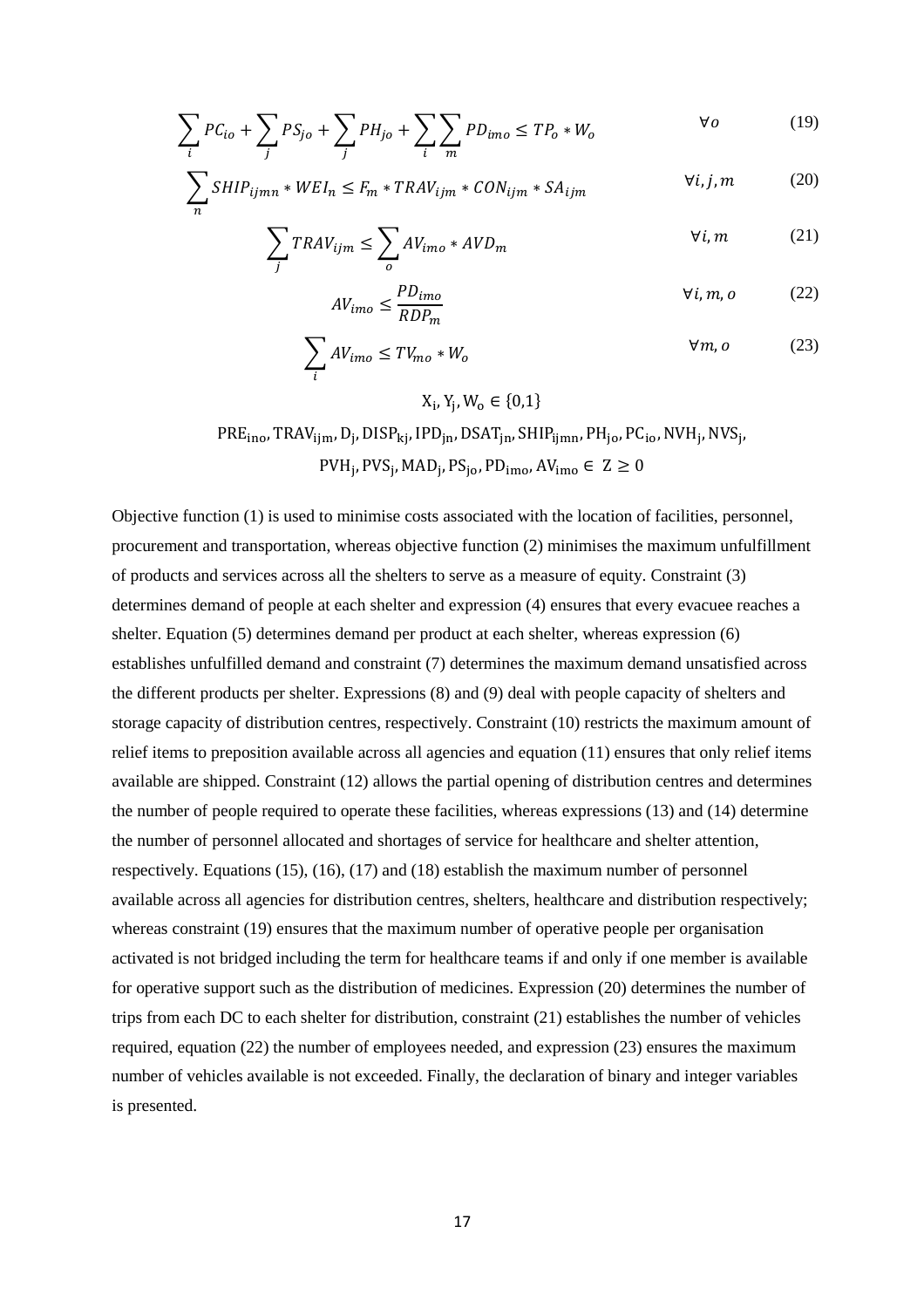## *4.2.4 Model solution*

Acapulco

The use of more than one performance measure delivers a set of efficient solutions. To obtain that set, an *a posteriori* approach can be used. In this approach, the Pareto frontier is generated and afterwards the decision-maker choses the preferred solution among the different possibilities (Miettinen, 2008). Scalarization techniques are a traditional approach to solving these kind of problems by replacing a vector problem into a family of scalar optimisation problems. Among them, the weighted-sum method and the ε-constraint method were selected for this research. The former is selected because of simplicity and accuracy, whereas the latter is used to tackle the limitation of the weighted-sum method to obtain solutions for non-convex problems.

In the overall solution procedure, the Pareto frontier is generated using both methods. The models can be programmed on commercial software selecting a MIP solver. Next, the Pareto frontier is taken to the decision-maker, in order to explain to him/her the concept of *trade-off* and search for the solution that is closer to his/her preferences. Once the decision-maker finds a suitable point, information about the policy can be displayed for assessment, and the possibility to move to another solution on the frontier can be offered until the decision-maker is satisfied.

## **5 APPLICATION OF THE SYSTEM TO THE FLOOD OF ACAPULCO, MÉXICO 5.1 Region of study**

Acapulco is a city located in the State of Guerrero, Mexico. It is in the Pacific coast of the country next to the sea but surrounded on the other side by mountains, as shown in Figure 4. The city has a strong focus on tourism, as shown by the 4,890,456 tourists that visited the region just in 2010 (INEGI, 2010a), to make it one of the most important touristic ports in Mexico (García et al., 2015).



Source: USGS (2010) and INEGI (2010b)

*Figure 4. Image of Acapulco, Guerrero*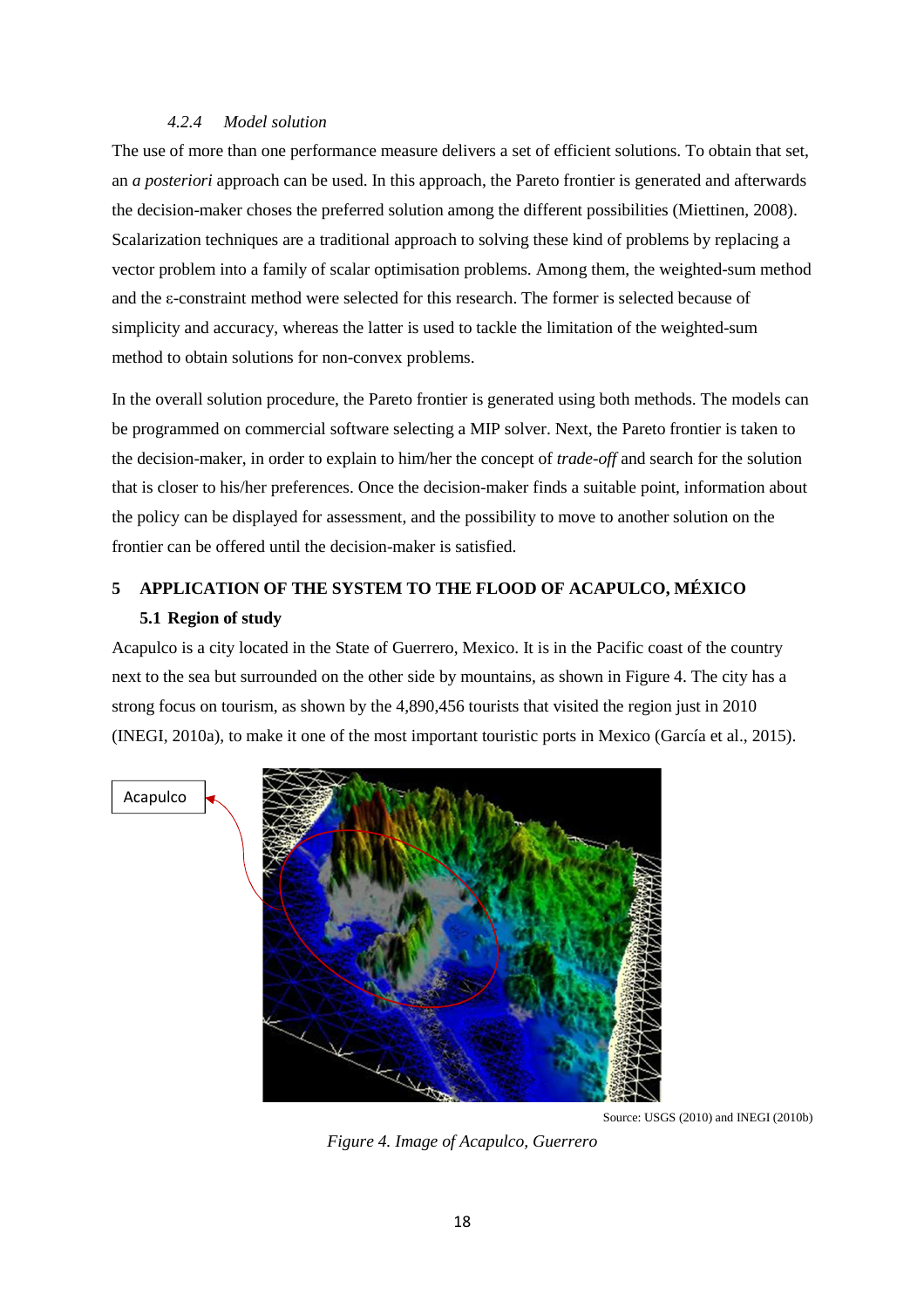Using the real situation experienced in Acapulco, empirical quantitative research (See Bertrand  $\&$ Fransoo, 2002) is used looking to show the performance of the model under real circumstances and provide insights for the improvement of the current decision-making mechanisms.

A total of three scenarios were introduced. The reported height of water reached by the flood of 2013 (1.5 meters) was used as the main scenario. However, bearing in mind the importance of observing the behaviour of the system under different conditions, scenarios of a water depth of 0.5 meters and 2.5 meters were also analysed as being considered relevant thresholds because of their impact on people's property and safety.

## **5.2 Data gathering**

From the government organisations involved in the management of operations in hydrological disasters in the country, the ones identified to supply human and material resources in the field were approached. The purpose was to gather information about their involvement in the flood of 2013, their resources deployed and the outcome of their activities. Twelve organisations acknowledged their participation in the event and declared to have information; four at the State level and eight at the National level. A total of 205 FOI requests were filed to these organisations to obtain the information. Among them, the National Centre for Disaster Prevention (CENAPRED) and the Ministry of Exterior were enquired only about reports of the situation and international aid.

Information from ten government agencies involved in operational activities during the disaster was successfully gathered. The replies included information across health services (Health Ministry (SMEXICO), Health Secretariat of the State (SGUERRERO) and Mexican Institute of Social Security (IMSS)), food services (DICONSA and SEDESOL), family services (DIF), military (SEDENA and SEMAR) and civil protection (SSPPC). The information requested included activities related to facility management, the number of people sheltered and cared for, the number of relief items available before the emergency and subsequently deployed, the type and number of vehicles used, the number of employees available and their allocation to different activities, and operational costs.

For the geographical analysis the information was obtained from the National Institute of Statistics and Geography (INEGI) and the United States Geological Survey (USGS). The former provided the road network, and urban design, whereas the latter provided a DEM of the area chosen based on accuracy. The list of shelters included 103 facilities from the shelter catalogue of 2013 in the area (SSPPC, 2013), whereas information from DIF, SSPPC, SEDENA and DICONSA was used to identify 14 available DCs.

### **5.3 Geographical analysis**

TransCAD® was selected to perform the digitization of the emergency facilities. Each facility was located and georeferenced in the software using information from the shelter list. The cartographic model was implemented in a macro in IDRISI® to obtain flood maps under the scenarios proposed.

19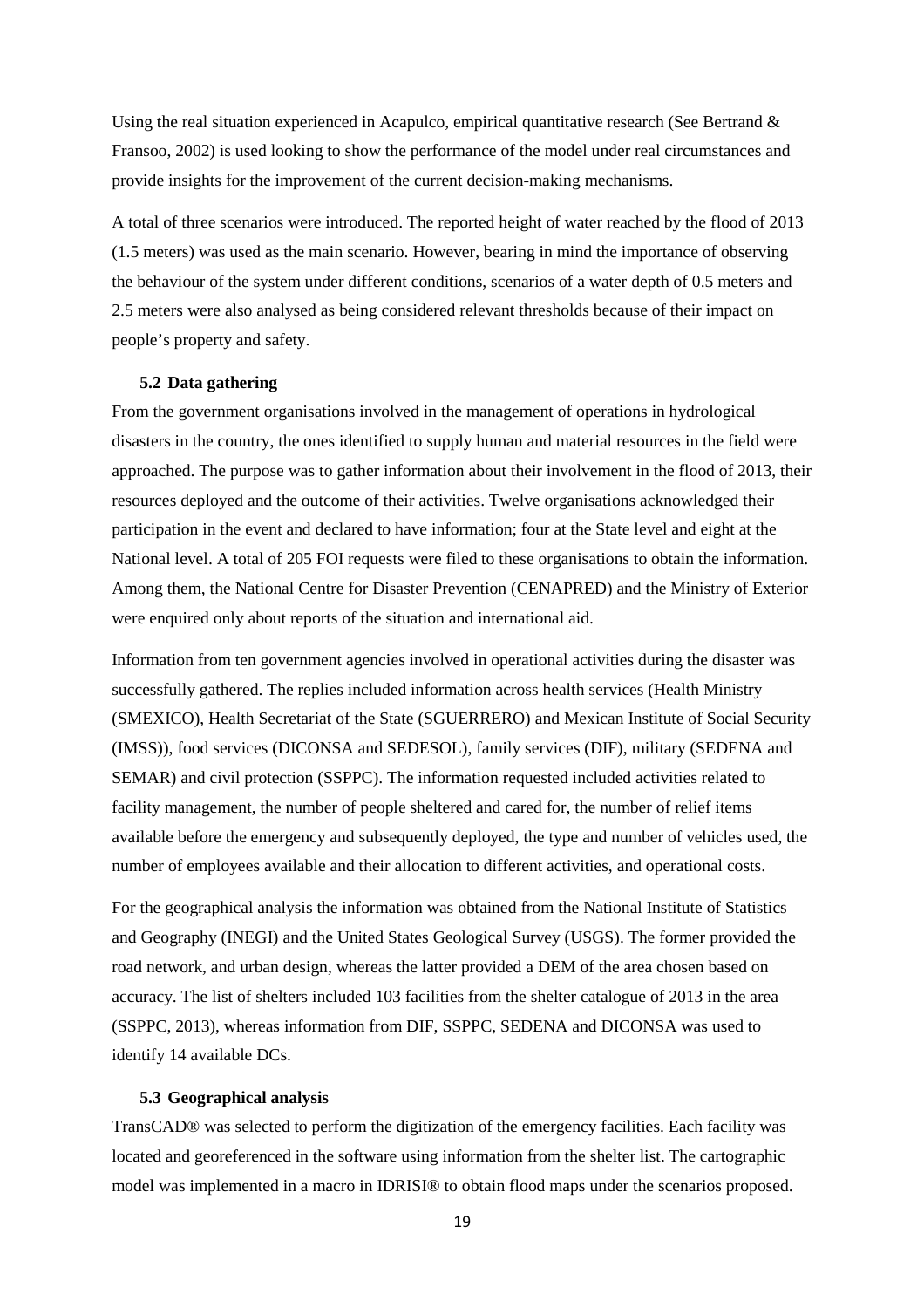Having the representation of the flood, map algebra was used to combine the flood map with the layers of facilities, roads and demand areas. The result was the identification of damage on demand areas, the availability of roads, and the suitability of potential shelters and distribution centres.

In terms of facilities, the analysis yielded 101 shelters available for the scenario of 0.5 meters, and 99 shelters remaining for the floods of 1.5 and 2.5 meters. On the other hand, a total of 12 candidate distribution centres survived the conditions for the floods of 0.5 meters and 1.5 meters, whereas the situation with a height of water of 2.5 meters delivered 10 candidate facilities. The location of the surviving shelters (small) and distribution centres (medium) for the real conditions of the emergency can be seen in Figure 5. The flood of 0.5 meters affected nearly 17.6% of the total area, whereas the flood of 1.5 meters and 2.5 meters damaged around 19.9% and 22% of the region, respectively.



*Figure 5. Surviving facilities under the conditions of the flood in Acapulco in 2013* 

The flood map along with the road network was used to obtain the connectivity matrix using of the Floyd-Warshall algorithm. For each combination of facilities a value of 1 was input as long as there was at least one road available between the facilities and 0 otherwise. For the latter, boat transportation was assumed to be possible. Afterwards, TransCAD® was used to perform network analysis in the region in order to identify distances and coverage between facilities.

## **5.4 Application of the preparedness optimisation model**

The results from the GIS were combined with information gathered from the government agencies to create databases included as parameters in the preparedness model. The model is able to support data from different organisations without aggregating it, allowing to identify the best solutions by balancing resources available and logistics requirements.

The data used in this research was obtained directly from the organisations sampled. Generic parameters were obtained from Mexican regulations. Case-specific parameters were provided directly form the organisations involved. That information is based on the inventory of resources from each organisation, their internal operational guidelines and the details of facilities used by civil protection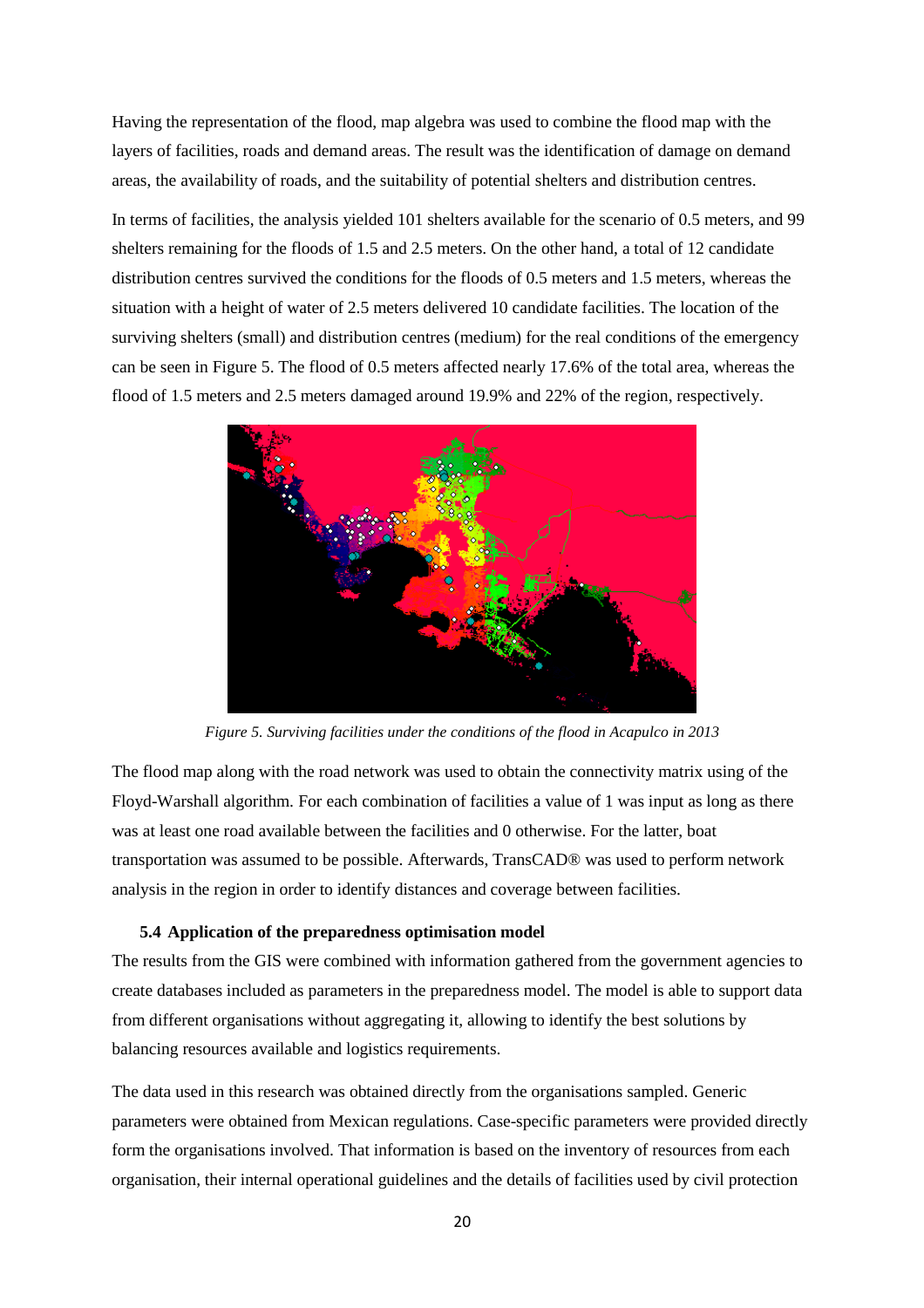authorities. Most disaster-specific parameters were obtained from the result of the flood analysis using the GIS, with the exception of the expected number of people to shelter. For the purposes of this research and for comparability, that value was obtained from the records of the number of people sheltered by SGUERRERO, SSPPC, SEDENA and IMSS.

The model was coded into GAMS 23.5.1® using Cplex® as solver for MIP. In order to obtain the Pareto frontier of the set of efficient solutions, the weighted-sum method and the  $\varepsilon$ -constraint method were applied. The weighted sum-method creates a weighted combination of both performance measures. This method was coded for 200 combinations of weights among the objectives ranging from 0 to 1, which were normalised using the ideal values of minimising each individual objective.

For the  $\varepsilon$ -constraint method the cost function was used as a constraint for 200 values, varying from minimum to maximum cost, to minimise the level of unfulfillment. Each iteration had a time limit of 450 seconds. After collating the results from both methods and filtering efficient solutions, Figure 6 depicts 39, 62 and 86 non-dominated points for floods of 0.5, 1.5 and 2.5 meters, respectively.



*Figure 6. Pareto frontier of the three scenarios for preparedness in Acapulco*

The reason the percentage of unfullfillment is beyond 100% on some low-cost solutions is because of the use of standardised units for distribution. As the number of items unsatisfied is transformed to number of people, if the demand was not fulfilled the requirements could be higher than the actual requirements. For instance, with a shelter demanding food pantries for 50 people, the model would identify the need of 13 food pantries (52 people). But if those food pantries were not shipped, converting them back would represent 52 unsatisfied people, which would be higher than the actual demand per shelter.

Each one of the solutions contains a policy that can be used for preparedness decisions. Table 1 shows an overview of the results from which it can be concluded that only a flood of 0.5 meters could have been managed with current resources to achieve 100% of demand satisfaction.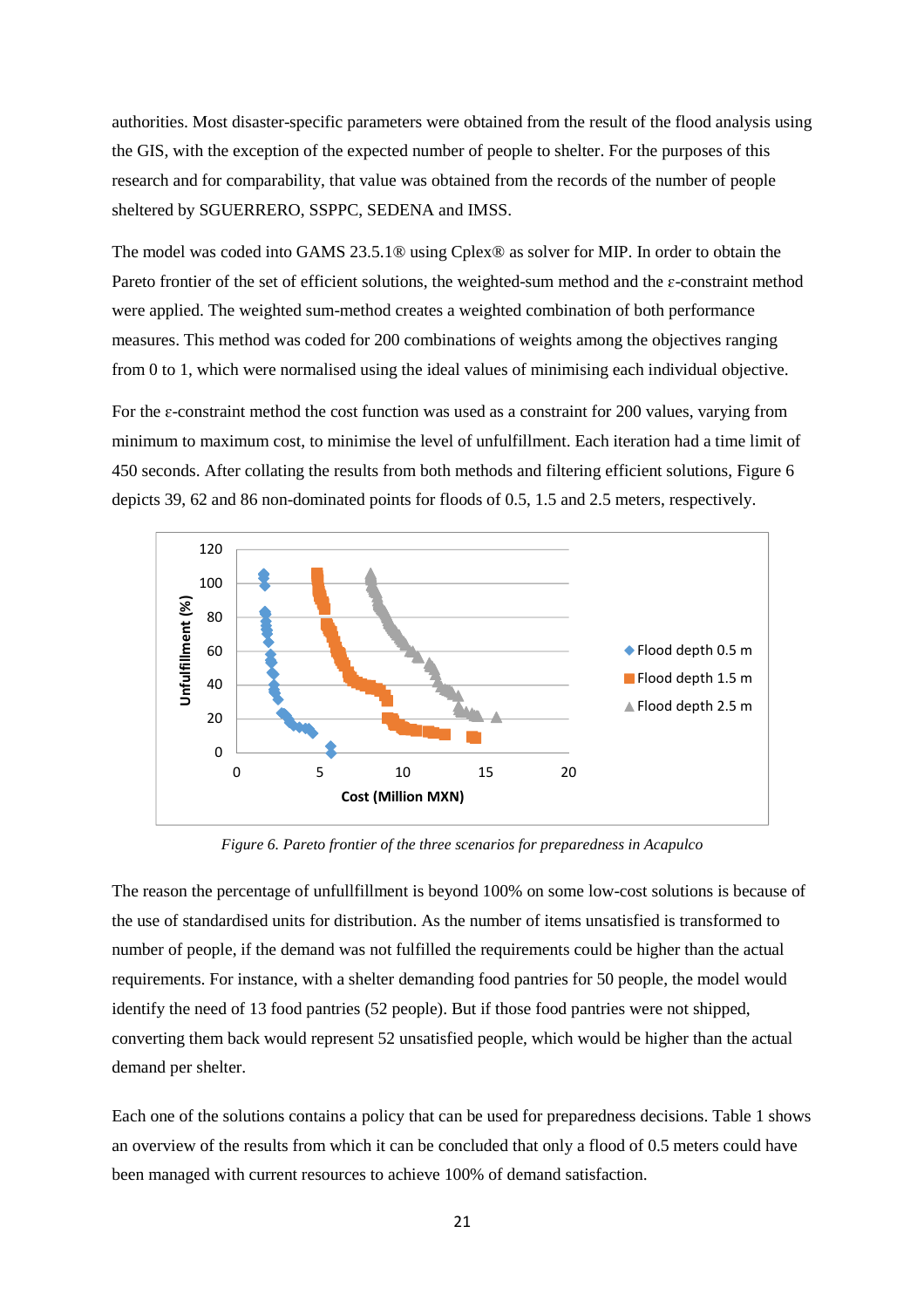| Flood            | Cost (MXN)     |                | <b>Maximum</b> | <b>Maximum Fill Rate (%)</b> |       |               |       | <b>Shelters</b> |            | <b>Max</b> |
|------------------|----------------|----------------|----------------|------------------------------|-------|---------------|-------|-----------------|------------|------------|
|                  | <b>Minimum</b> | <b>Maximum</b> | agencies       | Food                         | Med   | <b>Health</b> | S.C.  | Min             | <b>Max</b> | <b>DCs</b> |
| 0.5 <sub>m</sub> | .609,918.68    | 5,676,227.86   | 6              | 100                          | 100   | 100           | 100   | 10              | 29         | 8          |
| $1.5 \text{ m}$  | 4,830,802      | 14,379,448     |                | 76.56                        | 34.45 | 100           | 100   | 31              | 79         |            |
| $2.5 \text{ m}$  | 8,057,277.04   | 15,634,537.56  | 8              | 45.93                        | 20.29 | 96.4          | 99.98 | 63              | 92         |            |

Table 1. Overview of the results of the efficient points of the three scenarios in Acapulco

None of the three scenarios required the activation of all of the organisations. Even for the couple of solutions obtained under real circumstances activating 9 agencies, the organisation that was not assigned (SEMAR) represents nearly 38% of the total operative personnel available. Hence, these results show no apparent benefit in sending all of the organisations available to the field.

Available items prepositioned for relief distribution seem insufficient for moderate to catastrophic conditions. In fact, this conclusion was supported by measures taken by Mexican authorities *after* the flood in 2013, increasing the amount of prepositioned stock in the region from 2,500 to 10,000 food pantries (DICONSA, 2014). Using an analytic tool to test the capabilities of the disaster management system prior to the situation could have identified this shortcoming earlier, and it could be more suitable for future analysis than just considering the number of people served in the most recent event.

## **6 MODEL EVALUATION**

Most of the articles in the literature are assuming one organisation owning all resources. The problem being that there are only two scenarios where this is applicable; either each organisation runs their own model and acts accordingly on the results, or resources from all of the organisations available are pooled together leaving the allocation of those resources to other decision mechanisms. The former complicates the possibility of collaboration and allows duplication of efforts, whereas the latter allows the use of sub-optimal solutions for allocation and requires the involvement of every organisation available. In order to test the suitability of both approaches, this article is investigating two scenarios; a scenario where each organisation works independently, and another comparing the results to real decisions assuming Mexican authorities used a coordinated approach in the flood of 2013.

#### **6.1 Independent decision making**

This section elaborates on the results of an instance assuming each organisation operates disregarding activities and resources from other participants. This approach would be taken by organisations trying to help but unwilling to collaborate with the government. In this case, each one of the actors would run a model to identify the policy that suits them best and they would act independently.

Among the assumptions considered for this instance, partial opening of DCs was allowed and operative personnel was interchangeable. Considering the conditions of the real flood, the model was set to run for 50 iterations of 450 seconds each using the ε-constraint method in GAMS®. Figure 7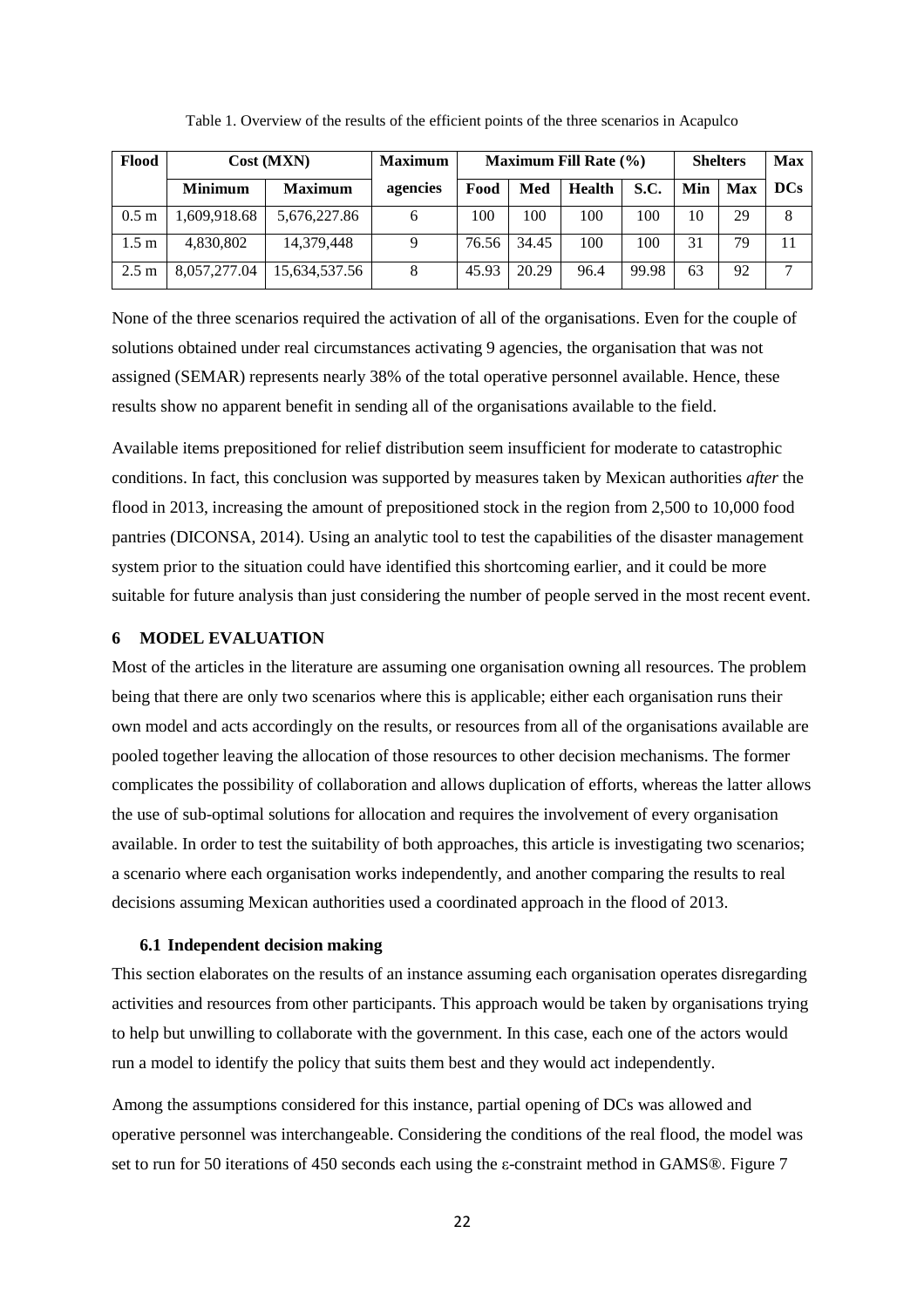shows the comparison between the best solution in terms of fill rate from each one of the agencies and the Pareto frontier obtained from the system proposed for this instance. None of the agencies seems to be able to deal with the situation independently.



*Figure 7. Comparison between coordinated and independent approaches in Acapulco* 

The importance of cooperation between agencies for different activities plays a major role, as specific resources are only available for certain agencies. In addition, disregarding the decisions taken by other agencies complicates overall operations. Interoperability is essential to provide a better level of service for victims, and this factor becomes more important as the magnitude of the disaster increases.

## **6.2 Assessment of the preparedness model under real circumstances**

The ideal way to obtain an evaluation of the model would be to test it in a real situation, something highly complicated as disasters are uncertain and cannot be controlled, making the task impossible (or very unlikely) to be accomplished. The next best thing would be to compare it against the real decisions taken in previous events and compare results.

Keeping record of every decision during a disaster can be complicated given the urgency of other activities. Even though that makes it challenging to obtain information to reconstruct the exact scenario of the situation experienced, in this research extra data was collected from government authorities to assess the results obtained. Details about the management of facilities, relief and human resources were gathered. Figure 8 shows the information obtained in terms of the main choices made by the model. Black squares represent information obtained whereas white squares display information unavailable. Missing data was related to the use of the resources. For instance, there is information about the demand per shelter but not about the origin of it (where people is coming from); or the number of personnel used for each activity but not to what facility they were employed. These decisions can be optimised to provide the *best possible outcome* authorities could have gotten in the real situation, i.e. the best allocation of resources for their decisions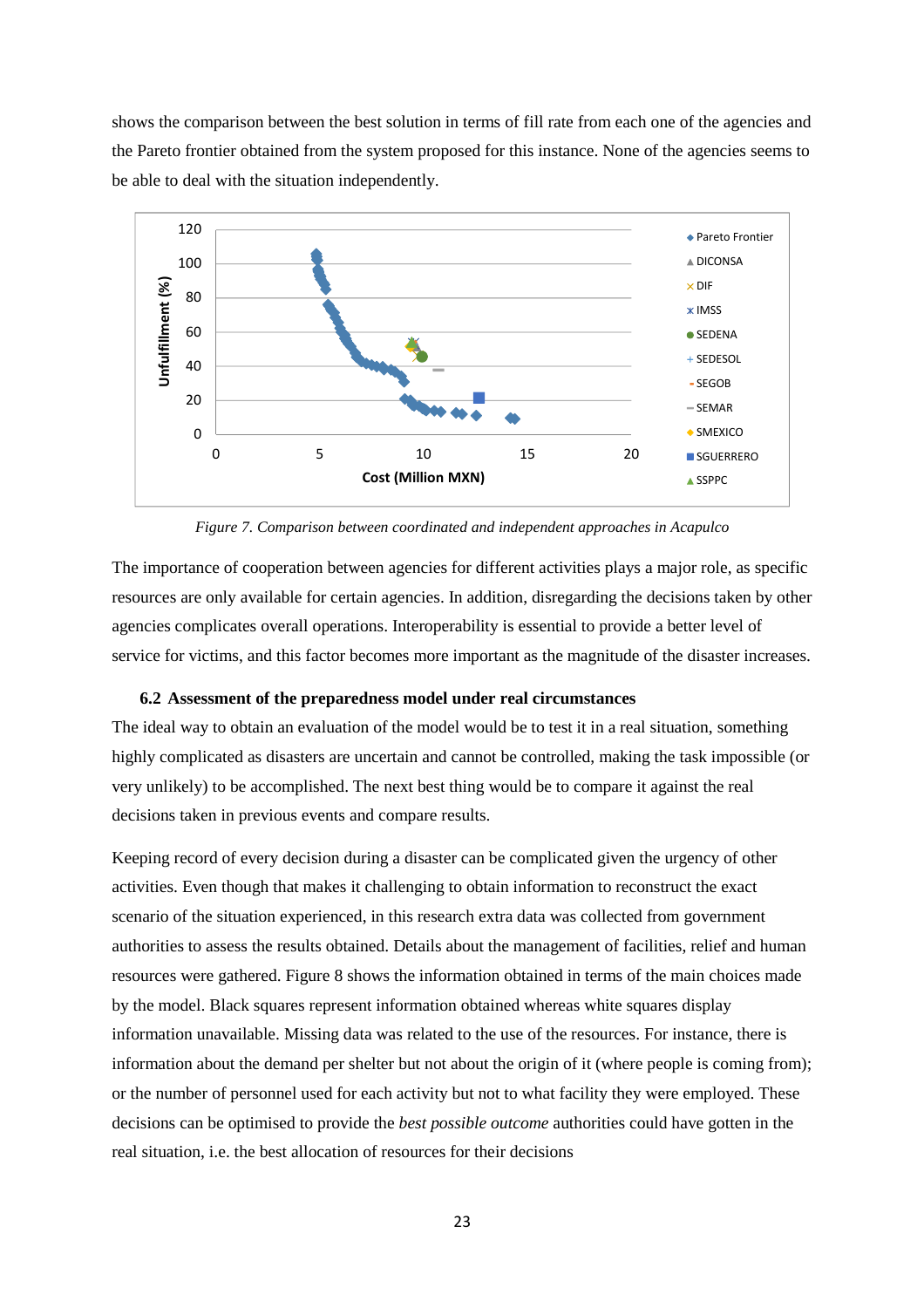

*Figure 8. Set of decisions of the preparedness model provided by authorities* 

Figure 9 shows shelters (small) and DCs (medium) used by authorities in the flood of Acapulco. There are 6 shelters that seem to be in a flooded area according to the satellite image in Pedrozo-Acuña et al. (2014) , but for comparison facilities reported by authorities were included with perfect connectivity.

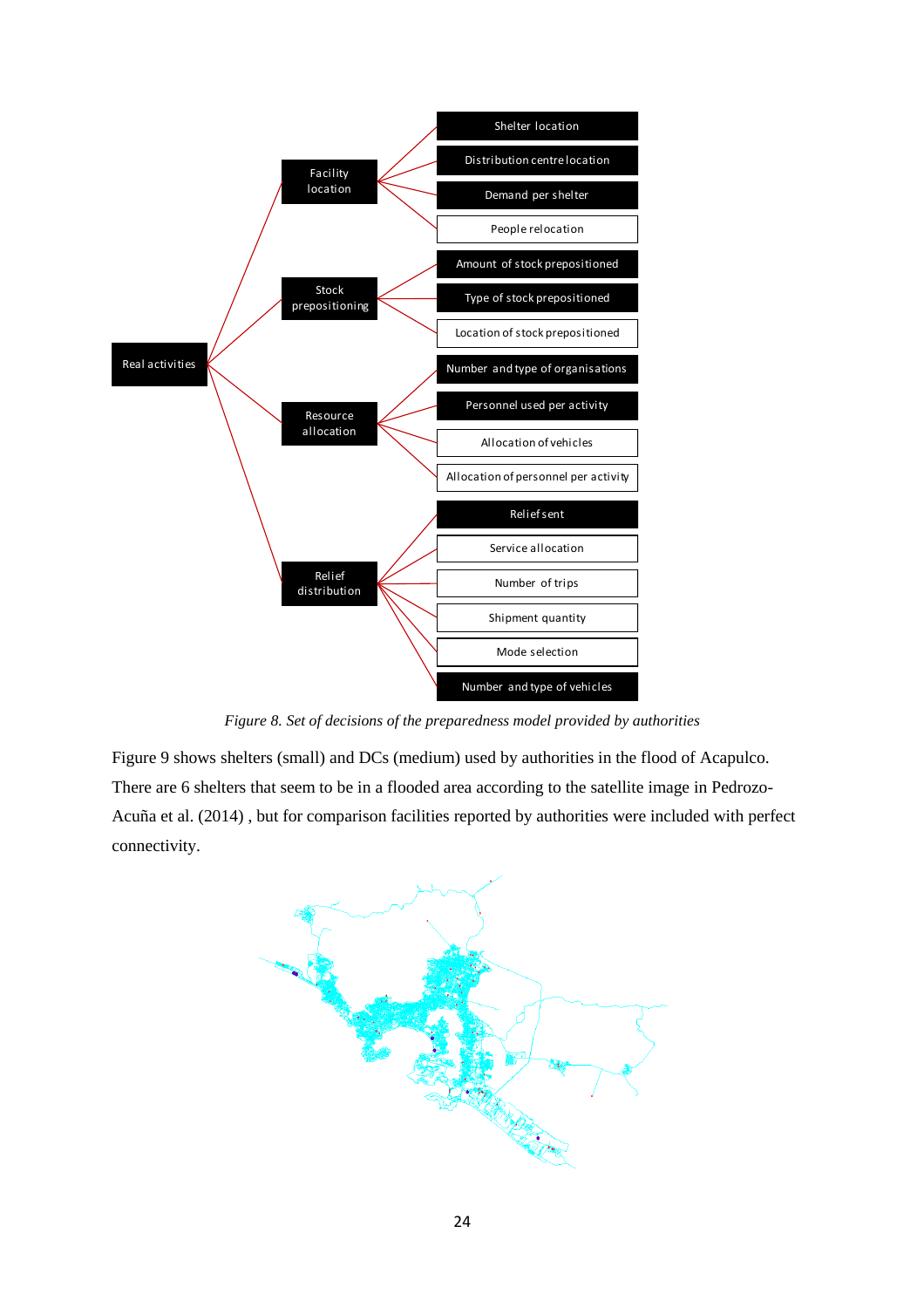### *Figure 9. Facilities used for the flood in Acapulco in 2013*

The data obtained from authorities was used incorporating the same assumptions listed for independent decision making. The ε-constraint method and the weighted-sum method were applied for 50 iterations each with a time limit of 450 seconds. The outcome were the 46 non-dominated points which are contrasted in Figure 10 with the Pareto frontier of the results provided by the model.



*Figure 10. Comparison between the real activities performed by authorities and the results from the system* 

It seems decisions taken by authorities could have yielded acceptable results, although the solution with the highest fill rate is around 5% away from the best solution of the model proposed. This solution is costlier than the solution with an equivalent level of service from the system as well. Therefore, better solutions in terms of cost and service can be obtained using the system proposed.

## **7 DISCUSSION OF RESULTS**

Results showed that an absence of collaboration can lead to poor level of service even with enough resources for the situation. There is evidence that a) there is no government agency in Mexico capable of dealing with a disaster individually, b) that there is a need for interoperability to delegate and distribute tasks among different actors, and c) that there are potential improvements in both cost and service by adopting a more systemic approach.

The value of the comparison between coordinated and independent decision-making goes beyond just a theoretical proof of the unsuitability of an independent approach, but to emphasise that is a problem that can affect any organisation. It is key for government organisations to collaborate with each other in order to achieve better operations and avoid duplication of efforts or uneven coverage.

The major test for the model was the comparison to the decisions undertaken by authorities in reality. The small variation in cost among solutions of the real instance was because only transportation cost varied (considering all of the other decisions affecting cost were fixed by authorities). However, the range in level of service shows how important is to use resources in the best way possible.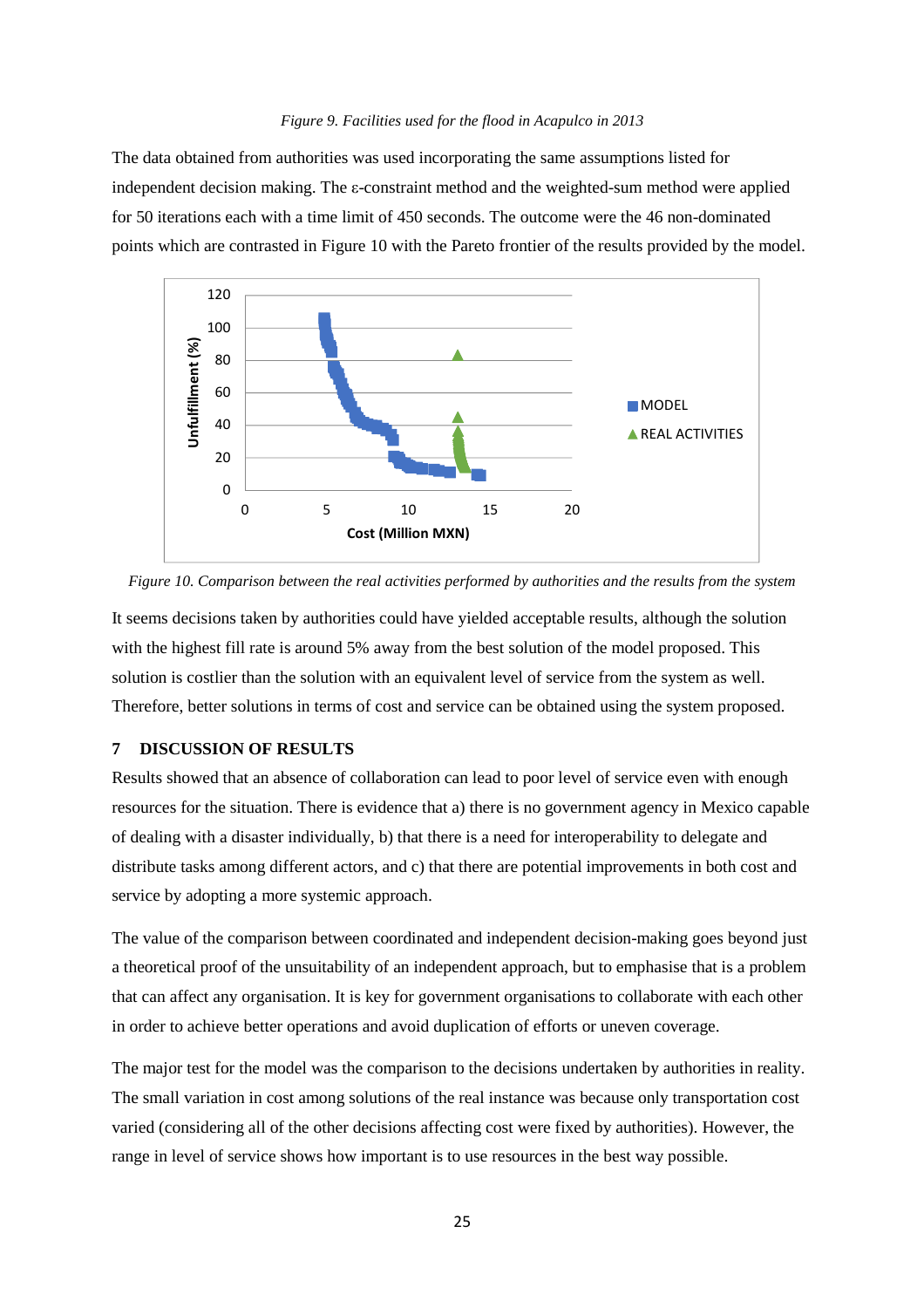Table 2 shows a comparison under different metrics between the different instances. Assuming each organisation acts independently from the others, the results were aggregated to see the impact in the overall operations (AGENCIES). The best possible outcome of the instance based on the activities performed by authorities was considered for further analysis (REAL). From the results of the model proposed, the solution with maximum fill rate (MFR) was included to show the capabilities of the model, and another solution from the frontier was chosen to show the concept of trade-off (A1ND54).

|                 |               |                 |       |       | <b>Facilities</b> |             |             | Evac       |                       |                                     |
|-----------------|---------------|-----------------|-------|-------|-------------------|-------------|-------------|------------|-----------------------|-------------------------------------|
| <b>Solution</b> | Cost<br>(MXN) | <b>Agencies</b> | Food  | Med   | <b>Health</b>     | <b>S.C.</b> | <b>Shel</b> | <b>DCs</b> | <b>Total</b><br>trips | <b>Distance</b><br>p/person<br>(km) |
| A1ND54          | 10,061,802    | 6               | 76.13 | 33.40 | 99.94             | 99.98       | 42          | 6          | 46                    | 16.14                               |
| <b>MFR</b>      | 14,379,448    | 9               | 76.56 | 34.41 | 99.92             | 99.96       | 83          | 10         | 101                   | 16.01                               |
| <b>REAL</b>     | 13,542,000    | 10              | 71.36 | 26.05 | 100               | 98.95       | 56          | 5          | 110                   | 13.68                               |
| <b>AGENCIES</b> | 15,896,167    | 10              | 69.99 | 19.25 | 66.98             | 97.02       | 97          | 3          | 28                    | 8.45                                |

Table 2. Comparison of preparedness results for the flood of Acapulco

From the comparison it can be seen that the use and management of organisations was not really justified under the circumstances of the emergency, incurring in higher costs and lower performance. That result supports the idea that having more resources in the field is not guarantee of better operations.

The comparison in terms of fill rate of food, medicines, healthcare and shelter care show that the solutions from the model reach better values. Looking at A1ND54 and MFR the concept of trade-off can be clearly seen. To reach slightly better metrics in terms of food and medicine delivery the decision-maker would have to spend over \$4 million more, because of the agencies required to achieve that slight difference. However, it is worth mentioning that difference represents satisfying around 188 people more. That is the reason multi-objective optimisation is used, to allow the decision-maker to weight the possibilities and find the best solution according to his/her utility.

AGENCIES delivered the highest cost and lowest fill rates in general. In this case, those fill rates were because of the absence of distribution personnel in agencies with medical supplies, and some resources were wasted in sending relief to the wrong shelters. Shortages of medicines and food highlight the need to look into prepositioning policies used by authorities.

Results from the model open fewer facilities than the actual number opened by authorities (56 shelters and 6 DCs) on more than 91% of the solutions, showing that a number of facilities might have been unnecessary. The average occupancy rate of shelters was 80%, showing appropriate use. There is a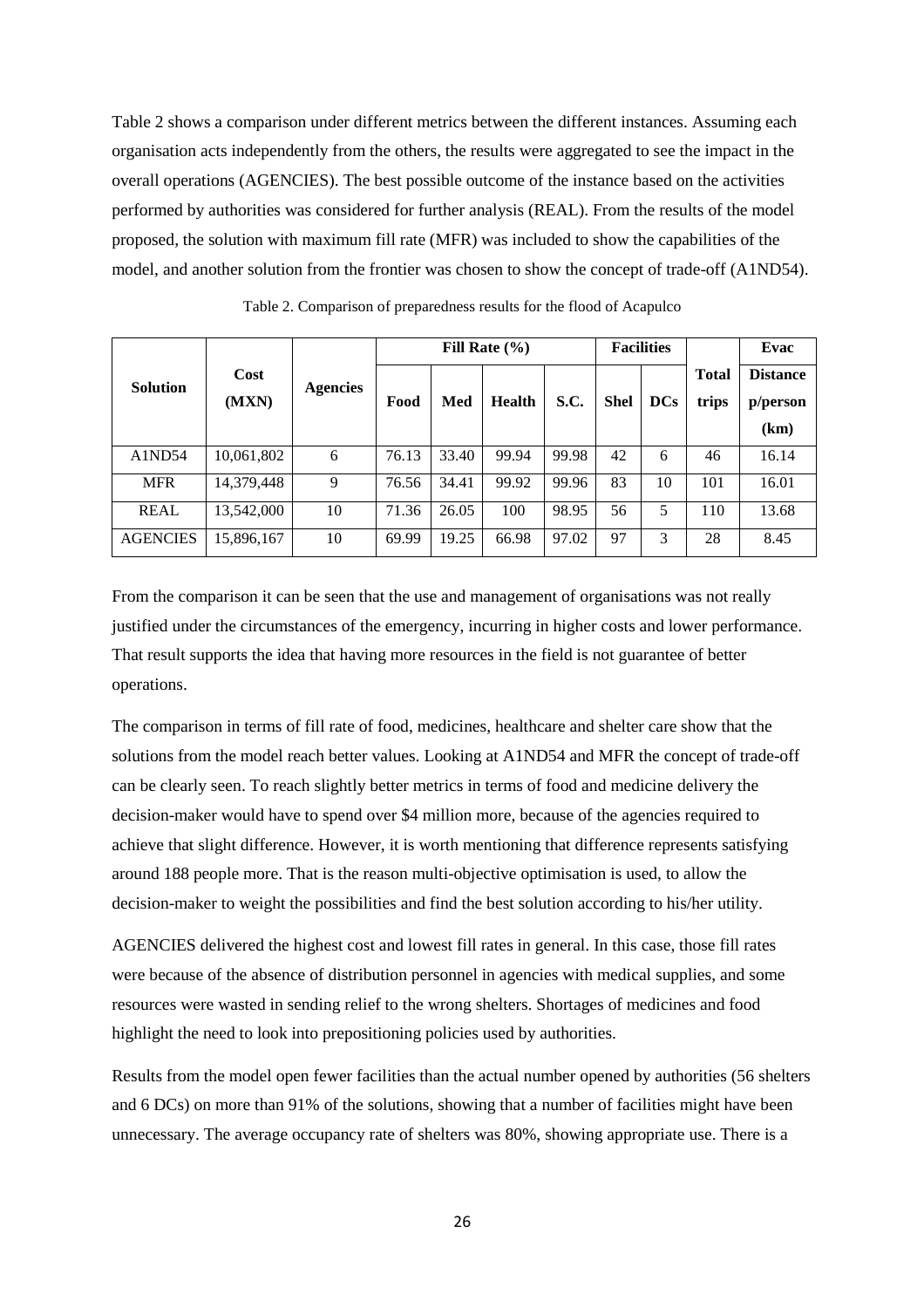need to define or upgrade current decision making processes in terms of facility location, as the number of shelters used seem to be inadequate considering the circumstances of the disaster.

Evacuation distance is clearly better in the solution of independent decision-making. The reason is the number of facilities activated, the size and the wide distribution of them. The large value of evacuation distance per person is linked to the extension of the city. As this tool is focused on preparedness, it assumes evacuation could to be performed before the disaster strikes. This approach allows the use of evacuation plans that can handle the distances obtained by the model. The reason these distances are deemed acceptable is because they are incurred just once (or twice when the disaster finishes), whereas relief distribution can be performed for weeks or months, making the location of facilities in terms of that activity highly relevant in the long term.

Considering the preferences of authorities, emphasis is placed in cost and fill rate. In that sense, the model was able to obtain solutions with better fill rates than the other two instances, while keeping competitive costs (lower for the solution selected for analysis). The reason is because, for example, the difference in medicines delivered between the maximum fill rate reached by the model and the real activities performed by authorities represents around 1,092 people. As authorities are very focused on reaching as many people as possible, the model can help achieve that while keeping an eye on cost. Additionally, it is important to emphasise these results were obtained with less organisations involved, using only the right expertise in the field, which can in turn reduce the complexities of logistics operations and allow more visibility among actors.

Despite the fact that the system has not been implemented in practice, the integration of decision factors from authorities and the use of real data for application show the potential benefits of this proposal. From the results obtained it can be seen how the system developed can improve disaster operations in Mexico. Under the setting currently established by authorities, this kind of tool could be a good fit to achieve better operations. The study of the flood of 2013 displayed improvable levels of service accomplished with an oversupply of human resources.

This research is not only addressing a real problem, but it is also providing a solution that can be attractive for the disaster management in countries such as Mexico. For that to happen, the conditions specified in the section about model assumptions and context have to be appropriately analysed. The advantages of the system proposed require a collaborative environment with an overarching decisionmaker capable of coordinating different organisations. Also, there are many challenges associated with joint operations. These should be carefully addressed to be able to extract the expected benefits of the application of these kind of Operational Research models.

Implementation of this system can be enhanced by the incorporation of organisations with pre-existent agreements and relations. Even though the system is capable of supporting any organisation, in reality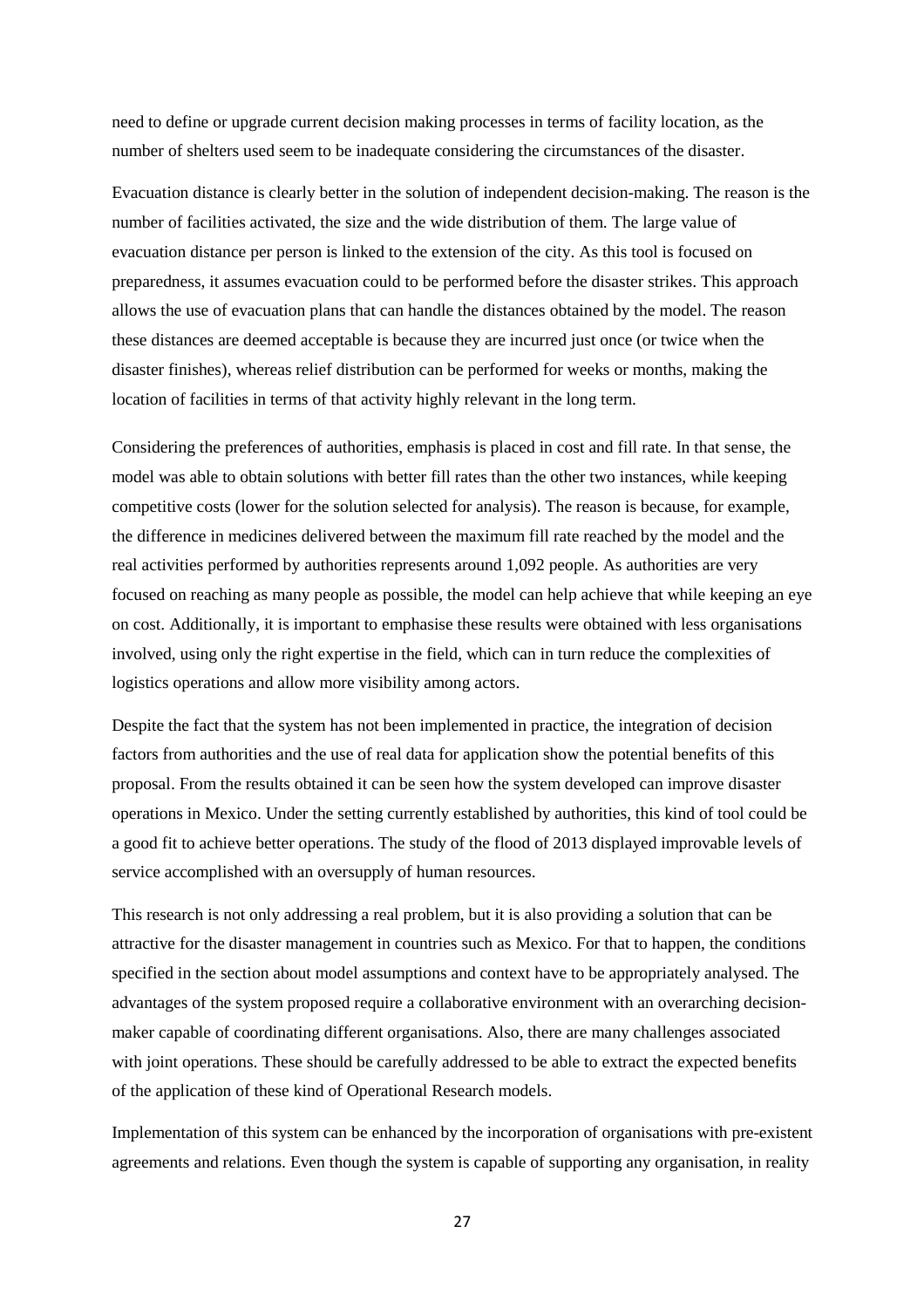the interoperability between organisations can be a crucial factor for successful operations. Having a set of agreements regarding information sharing, obligations and resources available beforehand can be beneficial for activities in the field. This work is designed to provide a policy before the disaster occurs, with solutions that are useful prior to and immediately after the phenomenon strikes. Under those circumstances, it becomes easier to use organisations already involved. However, the exception can be when the existent pool of actors is deemed insufficient for the situation. In that case support from other organisations can be asked and their inclusion would require mostly sharing data about resources at their disposal, although collaboration without prior agreements can be complex.

There are practical limitations for implementation as well. The system can be used to inform the decision maker about how to manage logistics decisions and direct organisations involved. Nonetheless, data plays a significant role in the application. Most of the information required by the system can be acquired prior to the event and it is in possession of the organisations involved. That data is in the form of inventory of resources available and guidelines. The information should be as accurate and timely available as possible. Regarding data about the circumstances of the flood, the analysis of different scenarios should be used to introduce information in the model resembling the expected conditions. The thorough analysis in the GIS and constant update of prior information is essential to improve the applicability of solutions.

Similarly, it is important to have accurate forecasting tools. Overestimating or underestimating the situation can cause waste of resources or insufficient response. Forecasting methods combined with hydrological analysis can significantly support the quality of the data used and the overall result of the analysis. Additionally, the use of demand estimation methods along with the assessment of the disaster with the GIS analysis can support the use of the system proposed.

Communication issues or obscure information can derive in poor operations. It is important that the leading organisation keeps in contact with other agencies and organisations, particularly once a disaster is expected, to be able to guide their activities. This paper is presenting a solution for initial activities, therefore the use of reliable communication channels between the leading organisation and the rest of the participants can be prepared in advanced to allow the results of the system to be able to support field operations.

The implementation of the system requires an analyst for application and analysis of results. The analyst requires knowledge of GIS and optimisation to deliver informed results to the decision-maker. In terms of solution time, for large-scale disasters it would be important to apply the system as soon as possible because it could require significant solution time.

Discussing the practical value of the system proposed, it has the possibility of performing scenario planning, so authorities can plan under what situations national authorities should take part, and under which conditions only local authorities are needed. That can speed-up the request process for help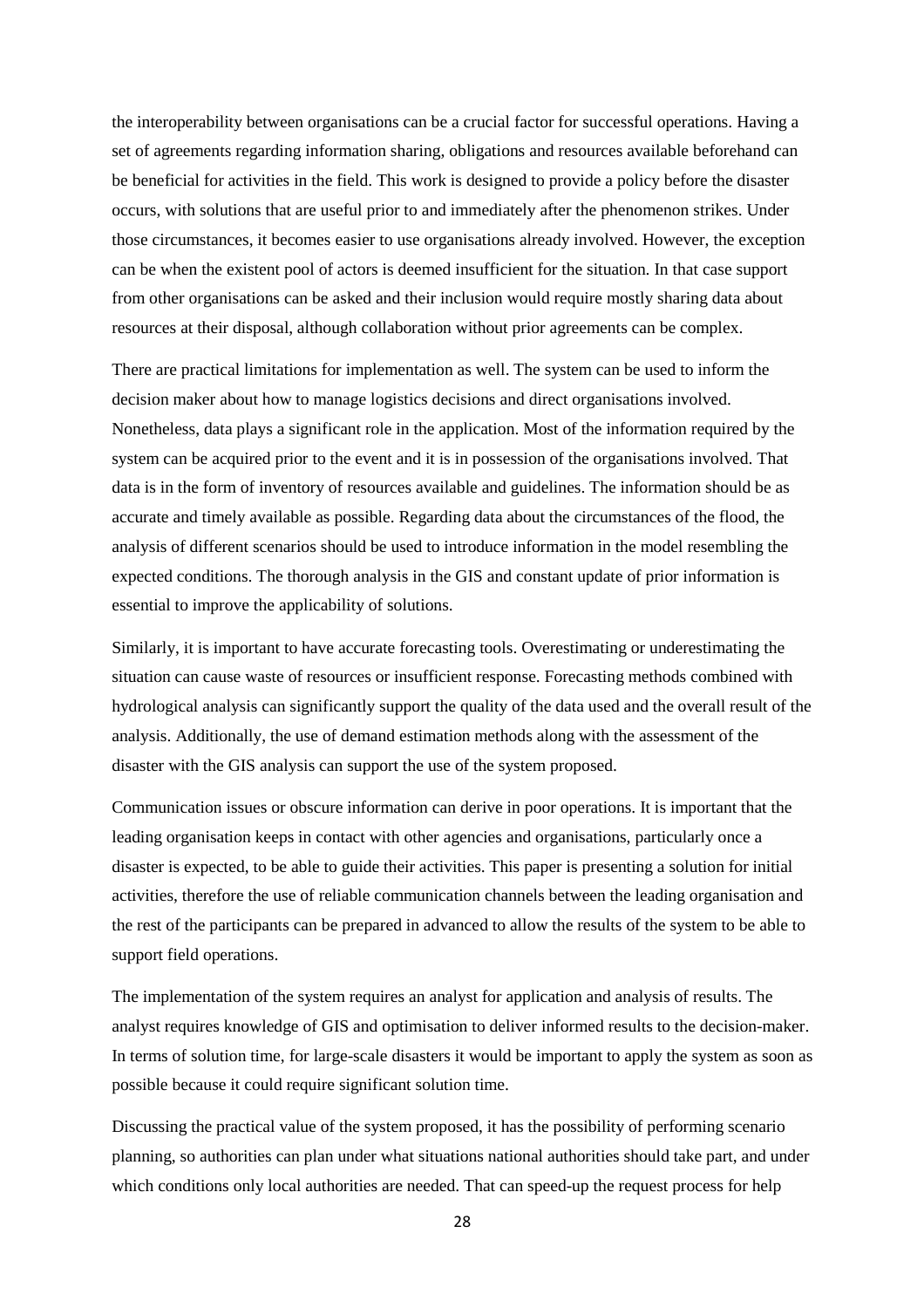from higher authorities and allow swift deployment to manage the situation. Using different scenarios authorities can also identify areas for improvement in the system, test the operational boundaries and develop pre-designed plans under different circumstances.

Avoiding overcrowding and duplication of efforts by using the proposed model as an enabler for coordination is a relevant note. Coordination is a complex topic that requires efforts at different levels to be tackled. This article is proposing a system able to provide a setting to reduce ambiguity and facilitate the conditions for joint operations.

In disaster management there are different participant organisations with different resources. Therefore, there is a need to change the current practice of incorporating only one participant in optimisation models. One of the main outcomes of this research is that it is not about sending every organisation available, but the right organisations. The results show how better performances can be achieved with less resources, something that can be very valuable in the field and that can change current practices.

## **8 CONCLUSIONS**

Taking advantage of the potential of OR to tackle relevant real-world problems, this research proposed a method for flood preparedness focusing on the application of a multi-organisational approach to facility location, stock prepositioning, distribution and resource allocation; a perspective neglected until now. This research pointed out the value of considering several actors in models for humanitarian logistics to provide a more comprehensive tool for decision-makers. The optimised scenario of the activities performed by authorities was dominated by the Pareto frontier of the system developed. This indicates the existence of room for improvement for the decisions currently being made in practice by incorporating a preparedness system as the one proposed.

Using real data, the results highlight that having more resources in the field does not guarantee to perform better operations. It is having the right resources in the field what matters. The system designed was able to improve the outcome of real activities performed by authorities with fewer organisations involved. The model presented here is the first of its kind to be able to handle different organisations and decide, based on their resources, which ones ought to be activated for logistics activities. That can prevent wastage of resources and enhance coordination.

As each organisation has limited capacity, interoperability is crucial for disaster management. The model allows the user to find the most advantageous combination of resources and to complement capabilities, thereby making it possible to include multiple participants in disaster management.

Exploring the capabilities of the current disaster management system by testing the operational boundaries can avoid an unjustified overconfidence on capacity (e.g. facilities, supply) planning for future events. This model is able to test such boundaries and identify areas of improvement for the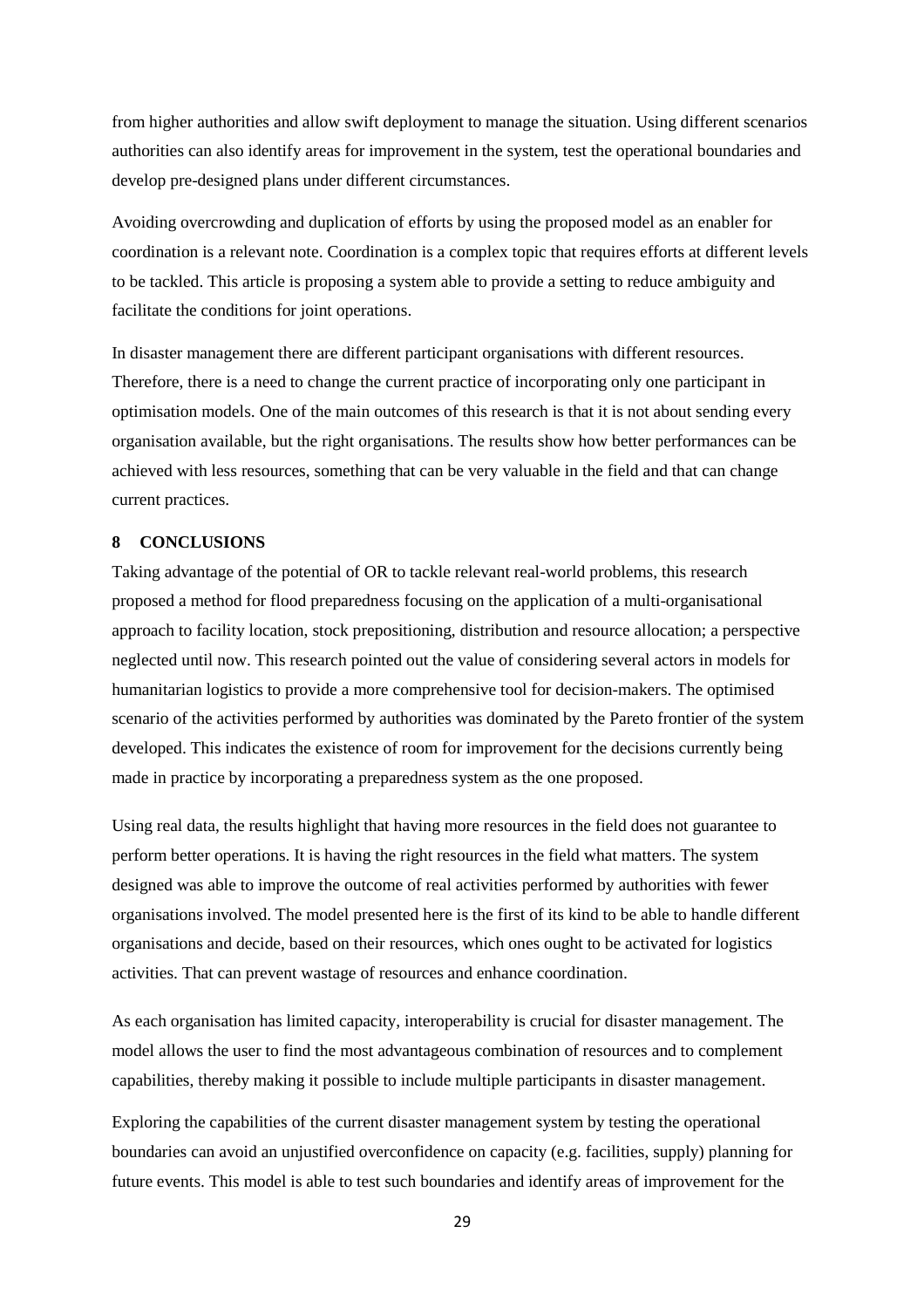decision maker and/or the organisations. Moreover, scenario analysis can be performed using this model to have pre-designed disaster management policies under different circumstances.

Although independent participation from government organisations can seem unrealistic, under real circumstances the complications of coordination can lead to some of them acting on their own. This research strengthens the idea of the need of collaboration among government organisations and how the lack of it can have significant impact in the outcome of the situation.

Discussing the transference of this model to a different context, the requirements would be based mostly in the structure of the disaster management system. The existence of a leading organisation is important to oversee and direct the efforts of different individual participants. The organisations involved would require a link to the leading organisation, namely a government, and have pre-defined agreements for operation. A communication hub would be important to ease sharing information and facilitating the collaboration among the different participants. The other requirements would be the existence of agreements with suppliers, financial instruments for funding disaster operations, the existence of geographical information, the inclusion of organisations with vehicles available or the inclusion of transportation companies, standardised units for distribution, and a prepositioning policy for immediate deployment.

Thinking about response activities, the ideas from this paper could be used to develop a response model to provide support for the entire duration of the flood, with a set of modifications. A static model, as the one proposed here, could not be able to consider the evolution of events through time (e.g. which shelters were served before). Less attention should be placed to facility location and more to facility management. Also, inventory decisions should be introduced and the equity measure should be incorporated across periods. Future research can be focused on the development of such model.

There are still many challenges to be addressed. Even though results from the evacuation distance were somehow close to the benchmark, it is still a very important concern. Coupling the system designed with traffic assignment for evacuation can be very useful. The incorporation of routing systems would be a useful addition. The model as it is designed is not able to handle differences in hierarchy between organisations, and the use of hierarchical models is a promising venue.

## **ACKNOWLEDGMENTS**

The corresponding author wants to acknowledge financial support from the Consejo Nacional de Ciencia y Tecnologia and Aston University for the development of this research.

The authors would want to thank the reviewers of this paper for their time and insightful comments to improve the quality of the paper.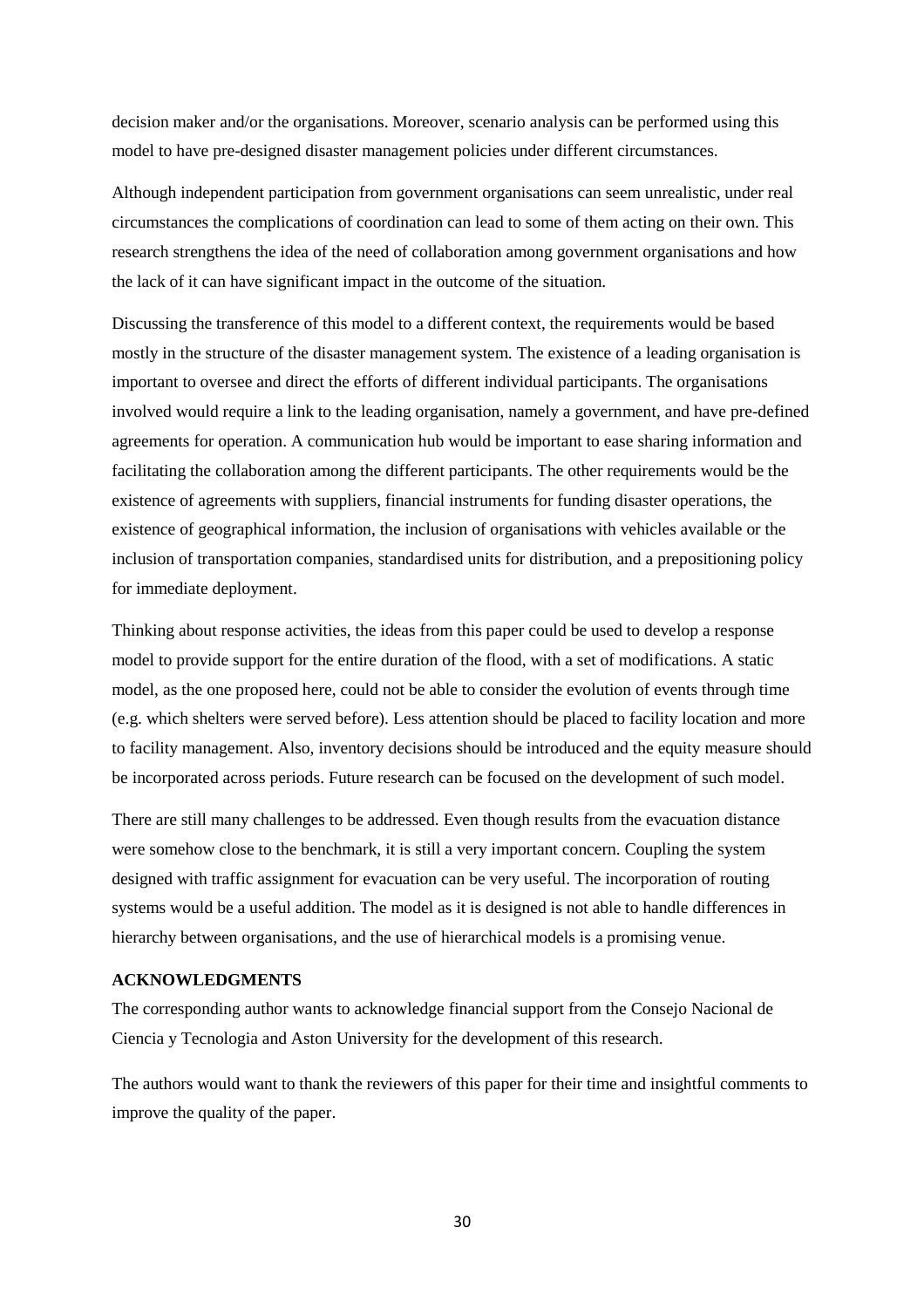## **REFERENCES**

- Abounacer, R., Rekik, M., & Renaud, J. (2014). An exact solution approach for multi-objective location–transportation problem for disaster response. *Computers & Operations Research, 41*(0), 83-93. doi: http://dx.doi.org/10.1016/j.cor.2013.08.001
- Adıvar, B., & Mert, A. (2010). International disaster relief planning with fuzzy credibility. [Article]. *Fuzzy Optimization & Decision Making, 9*(4), 413-433. doi: 10.1007/s10700-010-9088-8
- Alem, D., Clark, A., & Moreno, A. (2016). Stochastic network models for logistics planning in disaster relief. *European Journal of Operational Research, 255*(1), 187-206. doi: http://dx.doi.org/10.1016/j.ejor.2016.04.041
- Alexander, D. (2015). Evaluation of civil protection programmes, with a case study from Mexico. *Disaster Prevention and Management: An International Journal, 24*(2), 263-283. doi: 10.1108/DPM-12-2014-0268
- Altay, N. (2013). Capability-based resource allocation for effective disaster response. *IMA Journal of Management Mathematics, 24*(2), 253-266. doi: 10.1093/imaman/dps001
- Altay, N., & Green, W. G. (2006). OR/MS research in disaster operations management. *European Journal of Operational Research, 175*(1), 475-493. doi: 10.1016/j.ejor.2005.05.016
- Arora, H., Raghu, T. S., & Vinze, A. (2010). Resource allocation for demand surge mitigation during disaster response. [Article]. *Decision Support Systems, 50*(1), 304-315. doi: 10.1016/j.dss.2010.08.032
- Auf der Heide, E. (1989). *Disaster response: principles of preparation and coordination*. St. Louis, MO: Mosby, Incorporated.
- Balcik, B., Beamon, B. M., Krejci, C. C., Muramatsu, K. M., & Ramirez, M. (2010). Coordination in humanitarian relief chains: Practices, challenges and opportunities. [Article]. *International Journal of Production Economics, 126*(1), 22-34. doi: 10.1016/j.ijpe.2009.09.008
- Barbarosoğlu, G., Özdamar, L., & Çevik, A. (2002). Decision Aiding: An interactive approach for hierarchical analysis of helicopter logistics in disaster relief operations. [Article]. *European Journal of Operational Research, 140*, 118-133. doi: 10.1016/s0377-2217(01)00222-3
- Barzinpour, F., & Esmaeili, V. (2014). A multi-objective relief chain location distribution model for urban disaster management. *The International Journal of Advanced Manufacturing Technology, 70*(5-8), 1291-1302. doi: 10.1007/s00170-013-5379-x

Beamon, B. M., & Balcik, B. (2008). Performance measurement in humanitarian relief chains. [Article]. *International Journal of Public Sector Management, 21*(1), 4-25. doi: 10.1108/09513550810846087

- Bertrand, J. W. M., & Fransoo, J. C. (2002). Operations management research methodologies using quantitative modeling. *International Journal of Operations & Production Management, 22*(2), 241-264. doi: doi:10.1108/01443570210414338
- Bish, D. R., & Sherali, H. D. (2013). Aggregate-level demand management in evacuation planning. *European Journal of Operational Research, 224*(1), 79-92. doi: 10.1016/j.ejor.2012.07.036
- Bozorgi-Amiri, A., Jabalameli, M., Alinaghian, M., & Heydari, M. (2012). A modified particle swarm optimization for disaster relief logistics under uncertain environment. *The International Journal of Advanced Manufacturing Technology, 60*(1-4), 357-371. doi: 10.1007/s00170-011- 3596-8
- Bozorgi-Amiri, A., Jabalameli, M. S., & Mirzapour Al-e-Hashem, S. M. J. (2011). A multi-objective robust stochastic programming model for disaster relief logistics under uncertainty. *OR Spectrum*, 1-29. doi: 10.1007/s00291-011-0268-x
- Bretschneider, S., & Kimms, A. (2012). Pattern-based evacuation planning for urban areas. *European Journal of Operational Research, 216*(1), 57-69. doi: 10.1016/j.ejor.2011.07.015
- Campbell, A. M., & Jones, P. C. (2011). Prepositioning supplies in preparation for disasters. *European Journal of Operational Research, 209*(2), 156-165. doi: 10.1016/j.ejor.2010.08.029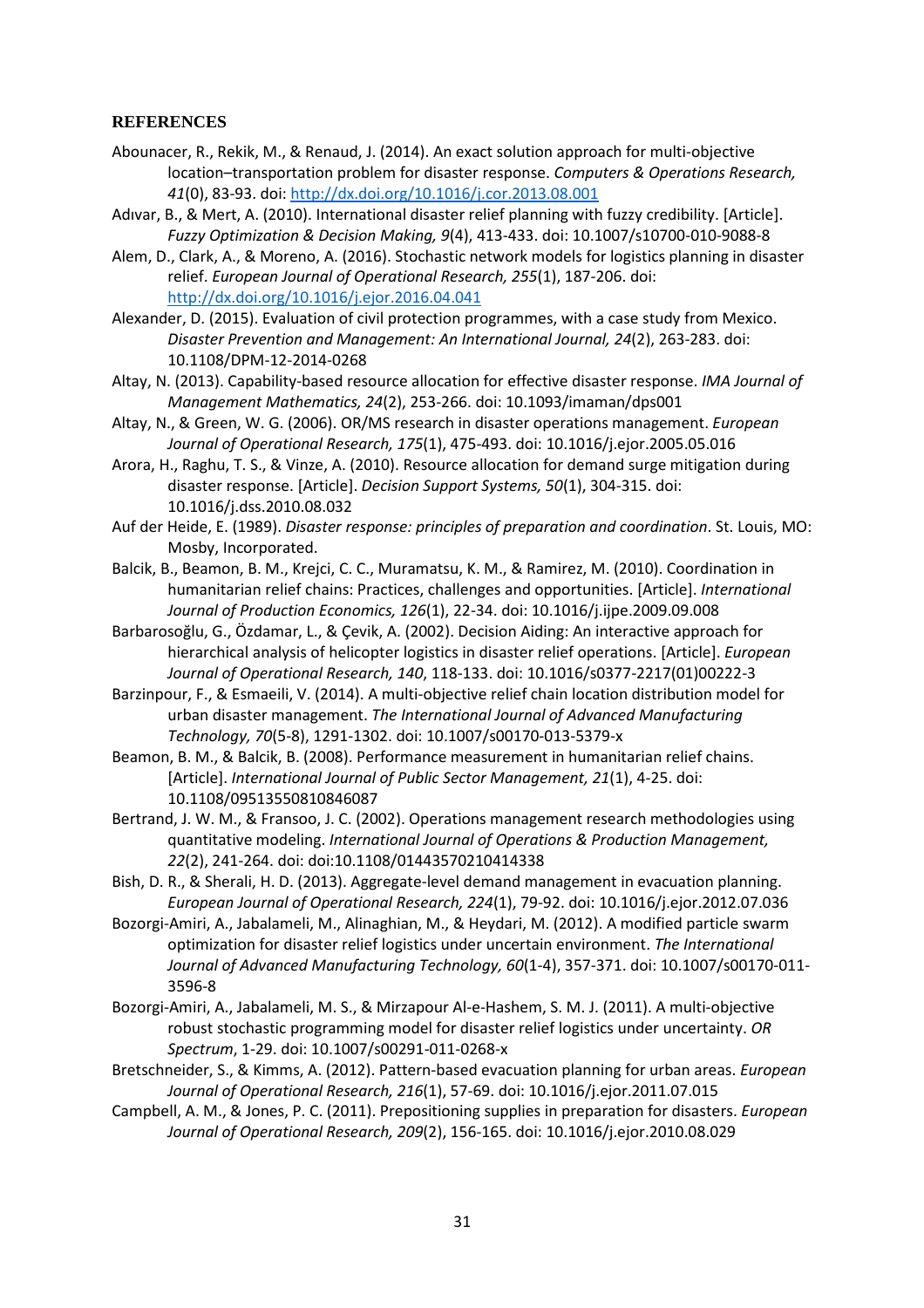- Caunhye, A. M., Nie, X., & Pokharel, S. (2012). Optimization models in emergency logistics: A literature review. *Socio-Economic Planning Sciences, 46*(1), 4-13. doi: 10.1016/j.seps.2011.04.004
- CENAPRED. (2014). Information request #0413000010014 (pp. 8): Centro Nacional para la Prevención de Desastres.
- Chang, M.-S., Tseng, Y.-L., & Chen, J.-W. (2007). A Scenario Planning Approach for the Flood Emergency Logistics Preparation Problem under Uncertainty. *Transportation Research: Part E: Logistics and Transportation Review, 43*(6), 737-754. doi: http://www.sciencedirect.com/science/journal/13665545
- Chen, A. Y., Peña-Mora, F., & Ouyang, Y. (2011). A collaborative GIS framework to support equipment distribution for civil engineering disaster response operations. *Automation in Construction, 20*(5), 637-648. doi: http://dx.doi.org/10.1016/j.autcon.2010.12.007
- De Leeuw, S., Vis, I. F. A., & Jonkman, S. N. (2012). Exploring Logistics Aspects of Flood Emergency Measures. *Journal of Contingencies and Crisis Management, 20*(3), 166-179. doi: 10.1111/j.1468-5973.2012.00667.x
- DICONSA. (2014). Information request #2015000000614: DICONSA.
- Drabek, T. E., & McEntire, D. A. (2003). Emergent phenomena and the sociology of disaster: Lessons, trends and opportunities from the research literature. [Article]. *Disaster Prevention and Management, 12*(2), 97-112. doi: 10.1108/09653560310474214
- Edrissi, A., Poorzahedy, H., Nassiri, H., & Nourinejad, M. (2013). A multi-agent optimization formulation of earthquake disaster prevention and management. *European Journal of Operational Research, 229*(1), 261-275. doi: http://dx.doi.org/10.1016/j.ejor.2013.03.008
- Esmaeili, V., & Barzinpour, F. (2014). Integrated decision making model for urban disaster management: A multi-objective genetic algorithm approach. *International Journal of Industrial Engineering Computations, 5*(1), 55-70. doi: 10.5267/j.ijiec.2013.08.004
- Esteves, L. S. (2013). Consequences to flood management of using different probability distributions to estimate extreme rainfall. [Article]. *Journal of Environmental Management, 115*, 98-105. doi: 10.1016/j.jenvman.2012.11.013
- Falasca, M., & Zobel, C. (2012). An optimization model for volunteer assignments in humanitarian organizations. *Socio-Economic Planning Sciences, 46*(4), 250-260. doi: http://dx.doi.org/10.1016/j.seps.2012.07.003
- Galindo, G., & Batta, R. (2013). Review of Recent Developments in OR/MS Research in Disaster Operations Management. *European Journal of Operational Research*(0). doi: http://dx.doi.org/10.1016/j.ejor.2013.01.039
- García, N., Méndez, K., Reyes, R., & Marin, R. (2015). *Impacto Socioeconómico de los Principales Desastres Ocurridos en la República Mexicana en 2013*. México, D.F.: CENAPRED.
- Gillespie, D. F. (1991). Coordinating community resources. In T. E. D. G. J. Hoetmer (Ed.), *Emergency management: Principles and practice for local government* (pp. pp. 55–78). Washington, DC: City Management Association.
- Holguín-Veras, J., Jaller, M., & Wachtendorf, T. (2012). Comparative performance of alternative humanitarian logistic structures after the Port-au-Prince earthquake: ACEs, PIEs, and CANs. *Transportation Research Part A: Policy and Practice, 46*(10), 1623-1640. doi: http://dx.doi.org/10.1016/j.tra.2012.08.002
- Huang, K., Jiang, Y., Yuan, Y., & Zhao, L. (2015). Modeling multiple humanitarian objectives in emergency response to large-scale disasters. *Transportation Research Part E: Logistics and Transportation Review, 75*(0), 1-17. doi: http://dx.doi.org/10.1016/j.tre.2014.11.007
- INEGI. (2010a). México en Cifras Retrieved June 5th, 2014, from http://www.inegi.org.mx/movil/MexicoCifras/mexicoCifras.aspx?em=12001&i=e
- INEGI. (2010b). SCINCE versión 05/2012 para escritorio. Retrieved from http://www.inegi.org.mx/est/scince/scince2010.aspx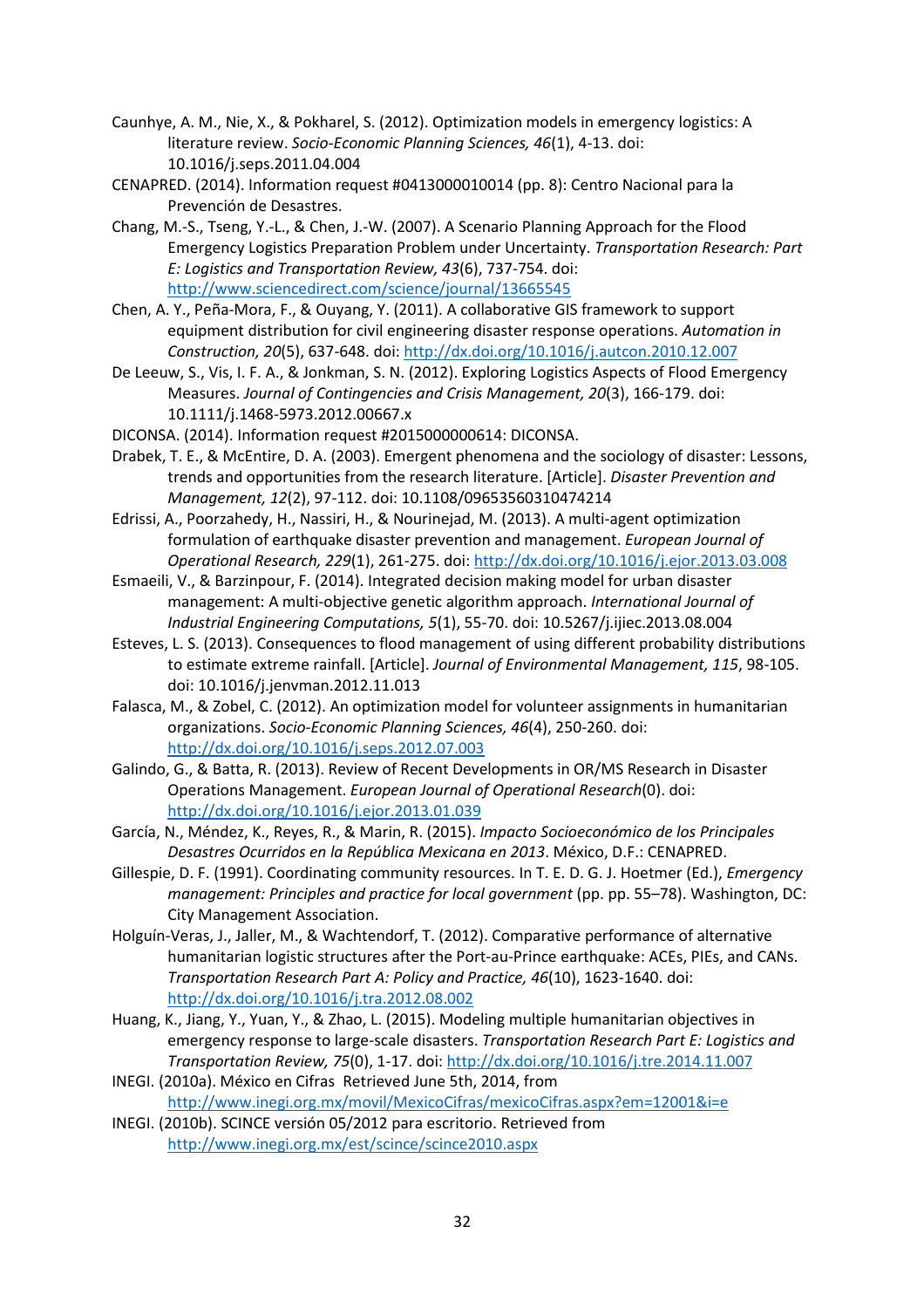- Kourgialas, N. N., & Karatzas, G. P. (2011). Flood management and a GIS modelling method to assess flood-hazard areas—a case study. *Hydrological Sciences Journal, 56*(2), 212-225. doi: 10.1080/02626667.2011.555836
- Kovács, G., & Spens, K. (2009). Identifying challenges in humanitarian logistics. [Article]. *INTERNATIONAL JOURNAL OF PHYSICAL DISTRIBUTION AND LOGISTICS MANAGEMENT, 39*(6), 506-528. doi: 10.1108/09600030910985848
- Kunz, N., & Reiner, G. (2012). A meta-analysis of Humanitarian Logistics research. *Journal of Humanitarian Logistics and Supply Chain Management 2*(2), 32.
- Liberatore, F., Pizarro, C., de Blas, C. S., Ortuño, M. T., & Vitoriano, B. (2013). Uncertainty in Humanitarian Logistics for Disaster Management. A Review. In B. Vitoriano, J. Montero & D. Ruan (Eds.), *Decision Aid Models for Disaster Management and Emergencies* (Vol. 7, pp. 45- 74): Atlantis Press.
- Liebscher, S., Kirschstein, T., & Becker, C. (2012). The flood algorithm—a multivariate, selforganizing-map-based, robust location and covariance estimator. *Statistics and Computing, 22*(1), 325-336. doi: 10.1007/s11222-011-9250-3
- Lim, M. B., Lim Jr, H., & Piantanakulchai, M. (2013). Factors Affecting Flood Evacuation Decision and Its Implication to Transportation Planning. [Factors Affecting Flood Evacuation Decision and Its Implication to Transportation Planning]. *Journal of the Eastern Asia Society for Transportation Studies, 10*(0), 163-177. doi: 10.11175/easts.10.163
- Lindell, M. K., Kang, J. E., & Prater, C. S. (2011). The logistics of household hurricane evacuation. [journal article]. *Natural Hazards, 58*(3), 1093-1109. doi: 10.1007/s11069-011-9715-x
- Lu, C. C. (2013). Robust weighted vertex p-center model considering uncertain data: An application to emergency management. *European Journal of Operational Research, 230*(1), 113-121. doi: 10.1016/j.ejor.2013.03.028
- Martin, K. (1993). Modeling the impact of sea level rise in Narraganset Bay, Rhode Island. In Worcester (Ed.), *Applications in Coastal Research and Management* (pp. 59-61). Geneva: UNITAR.
- Maya Duque, P. A., Dolinskaya, I. S., & Sörensen, K. (2016). Network repair crew scheduling and routing for emergency relief distribution problem. *European Journal of Operational Research, 248*(1), 272-285. doi: http://dx.doi.org/10.1016/j.ejor.2015.06.026
- Merz, R., & Blöschl, G. (2003). A process typology of regional floods. *Water Resources Research, 39*(12), n/a-n/a. doi: 10.1029/2002wr001952
- Mete, H. O., & Zabinsky, Z. B. (2010). Stochastic optimization of medical supply location and distribution in disaster management. *International Journal of Production Economics, 126*(1), 76-84. doi: 10.1016/j.ijpe.2009.10.004
- Miettinen, K. (2008). Introduction to Multiobjective Optimization: Noninteractive Approaches. In J. Branke, K. Deb, K. Miettinen & R. Słowiński (Eds.), *Multiobjective Optimization. [electronic resource] : Interactive and Evolutionary Approaches*: Berlin, Heidelberg : Springer Berlin Heidelberg, 2008.
- Nagarajan, M., Shaw, D., & Albores, P. (2012). Innovative Applications of O.R.: Disseminating a warning message to evacuate: A simulation study of the behaviour of neighbours. [Article]. *European Journal of Operational Research, 220*, 810-819. doi: 10.1016/j.ejor.2012.02.026
- Naji-Azimi, Z., Renaud, J., Ruiz, A., & Salari, M. (2012). A covering tour approach to the location of satellite distribution centers to supply humanitarian aid. *European Journal of Operational Research, 222*(3), 596-605. doi: 10.1016/j.ejor.2012.05.001
- Nolte, I. M., Martin, E. C., & Boenigk, S. (2012). Cross-Sectoral Coordination of Disaster Relief. [Article]. *Public Management Review, 14*(6), 707-730. doi: 10.1080/14719037.2011.642629
- Noyan, N. (2012). Risk-averse two-stage stochastic programming with an application to disaster management. *Computers & Operations Research, 39*(3), 541-559. doi: 10.1016/j.cor.2011.03.017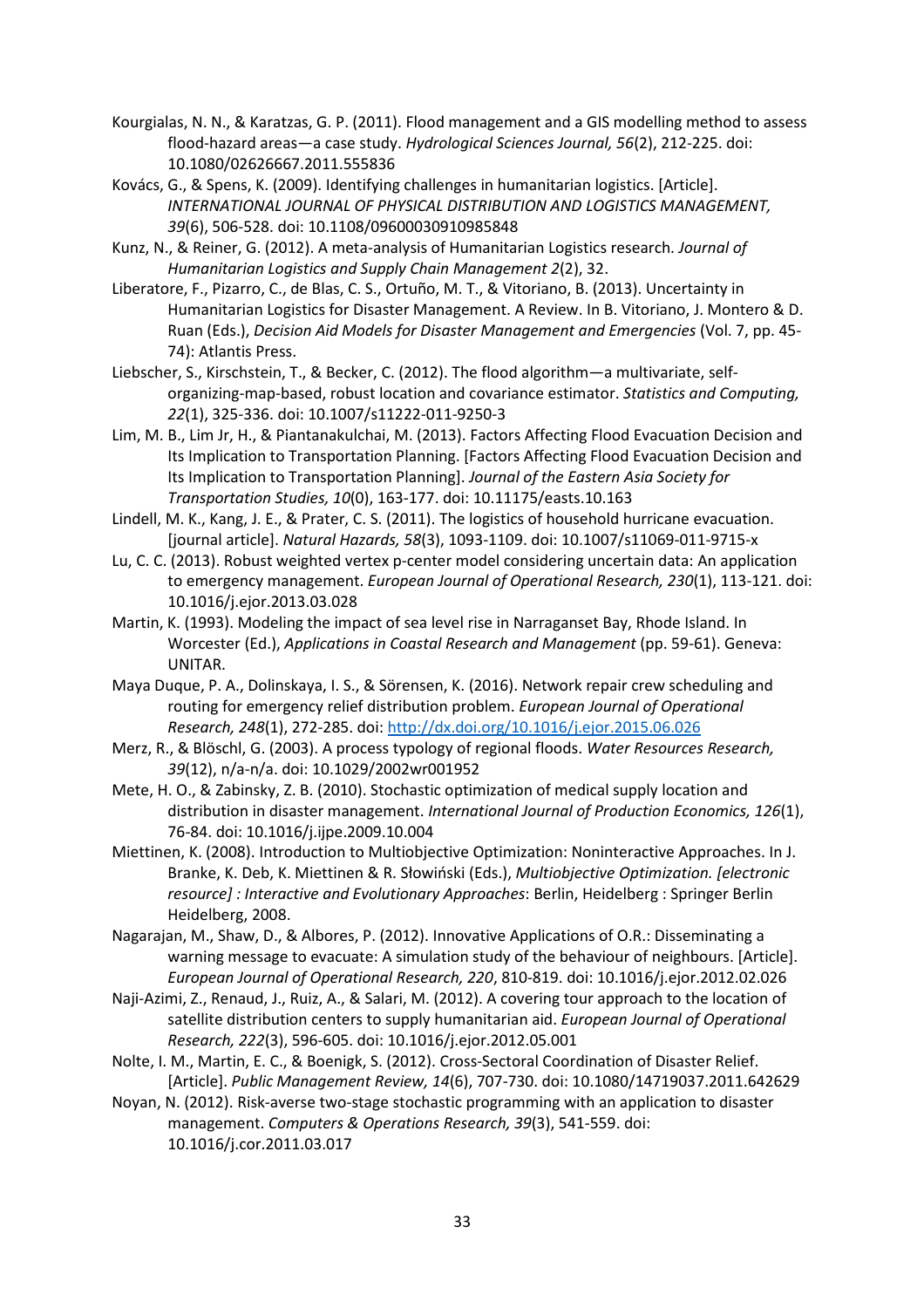- Özdamar, L., & Ertem, M. A. (2015). Models, solutions and enabling technologies in humanitarian logistics. *European Journal of Operational Research, 244*(1), 55-65. doi: http://dx.doi.org/10.1016/j.ejor.2014.11.030
- Pedrozo-Acuña, A., Breña-Naranjo, J. A., & Domínguez-Mora, R. (2014). The hydrological setting of the 2013 floods in Mexico. *Weather, 69*(11), 295-302. doi: 10.1002/wea.2355
- Pidd, M., De Silva, F. N., & Eglese, R. W. (1996). A simulation model for emergency evacuation. *European Journal of Operational Research, 90*(3), 413-419. doi: 10.1016/0377- 2217(95)00112-3
- Rawls, C. G., & Turnquist, M. A. (2010). Pre-positioning of emergency supplies for disaster response. *Transportation Research Part B: Methodological, 44*(4), 521-534. doi: 10.1016/j.trb.2009.08.003
- Rawls, C. G., & Turnquist, M. A. (2011). Pre-positioning Planning for Emergency Response with Service Quality Constraints. *OR Spectrum, 33*(3), 481-498. doi: http://www.springerlink.com/link.asp?id=102498
- Rawls, C. G., & Turnquist, M. A. (2012). Pre-positioning and dynamic delivery planning for short-term response following a natural disaster. [Article]. *Socio-Economic Planning Sciences, 46*(1), 46- 54. doi: 10.1016/j.seps.2011.10.002
- Renkli, Ç., & Duran, S. (2015). Pre-Positioning Disaster Response Facilities and Relief Items. *Human and Ecological Risk Assessment: An International Journal, 21*(5), 1169-1185. doi: 10.1080/10807039.2014.957940
- Rennemo, S. J., Rø, K. F., Hvattum, L. M., & Tirado, G. (2014). A three-stage stochastic facility routing model for disaster response planning. *Transportation Research Part E: Logistics and Transportation Review, 62*(0), 116-135. doi: http://dx.doi.org/10.1016/j.tre.2013.12.006
- Rodríguez-Espíndola, O., & Gaytán, J. (2015). Scenario-based preparedness plan for floods. *Natural Hazards, 76*(2), 1241-1262. doi: 10.1007/s11069-014-1544-2
- Saadatseresht, M., Mansourian, A., & Taleai, M. (2009). Evacuation planning using multiobjective evolutionary optimization approach. *European Journal of Operational Research, 198*(1), 305- 314. doi: http://dx.doi.org/10.1016/j.ejor.2008.07.032
- Salmeron, J., & Apte, A. (2010). Stochastic Optimization for Natural Disaster Asset Prepositioning. *PRODUCTION AND OPERATIONS MANAGEMENT, 19*(5), 561-574.
- Santos-Reyes, J., & Beard, A. N. (2011). Applying the SDMS Model to the Analysis of the Tabasco Flood Disaster in Mexico. [Article]. *Human & Ecological Risk Assessment, 17*(3), 646-677. doi: 10.1080/10807039.2011.571099
- Savas, E. S. (1978). ON EQUITY IN PROVIDING PUBLIC SERVICES. [Article]. *Management Science, 24*(8), 800-808.
- SEGOB. (2006). *ACUERDO por el que se emite el Manual de Organización y Operación del Sistema Nacional de Protección Civil*. México: Retrieved from http://www.proteccioncivil.gob.mx/work/models/ProteccionCivil/Resource/6/1/images/mo osnpc.pdf.
- Sheu, J.-B. (2014). Post-disaster relief–service centralized logistics distribution with survivor resilience maximization. *Transportation Research Part B: Methodological, 68*(0), 288-314. doi: http://dx.doi.org/10.1016/j.trb.2014.06.016
- SSPPC. (2013). Refugios Temporales 2013 Región Acapulco Retrieved 29 September 2014, from http://i.guerrero.gob.mx/uploads/2013/05/refugios-temporales-2013-region-Acapulco.pdf
- Tofighi, S., Torabi, S. A., & Mansouri, S. A. (2016). Humanitarian logistics network design under mixed uncertainty. *European Journal of Operational Research, 250*(1), 239-250. doi: http://dx.doi.org/10.1016/j.ejor.2015.08.059
- Tomlin, C. D. (1991). Cartographic modelling. In P. Longley (Ed.), *Geographic information systems and science*: Hoboken, N.J. : John Wiley, 1991. 1st ed.
- UNISDR. (2009). Reducing Disaster Risks through Science: Issues and Actions. The full report of the ISDR Scientific and Technical Committee 2009 (pp. 23): United Nations.